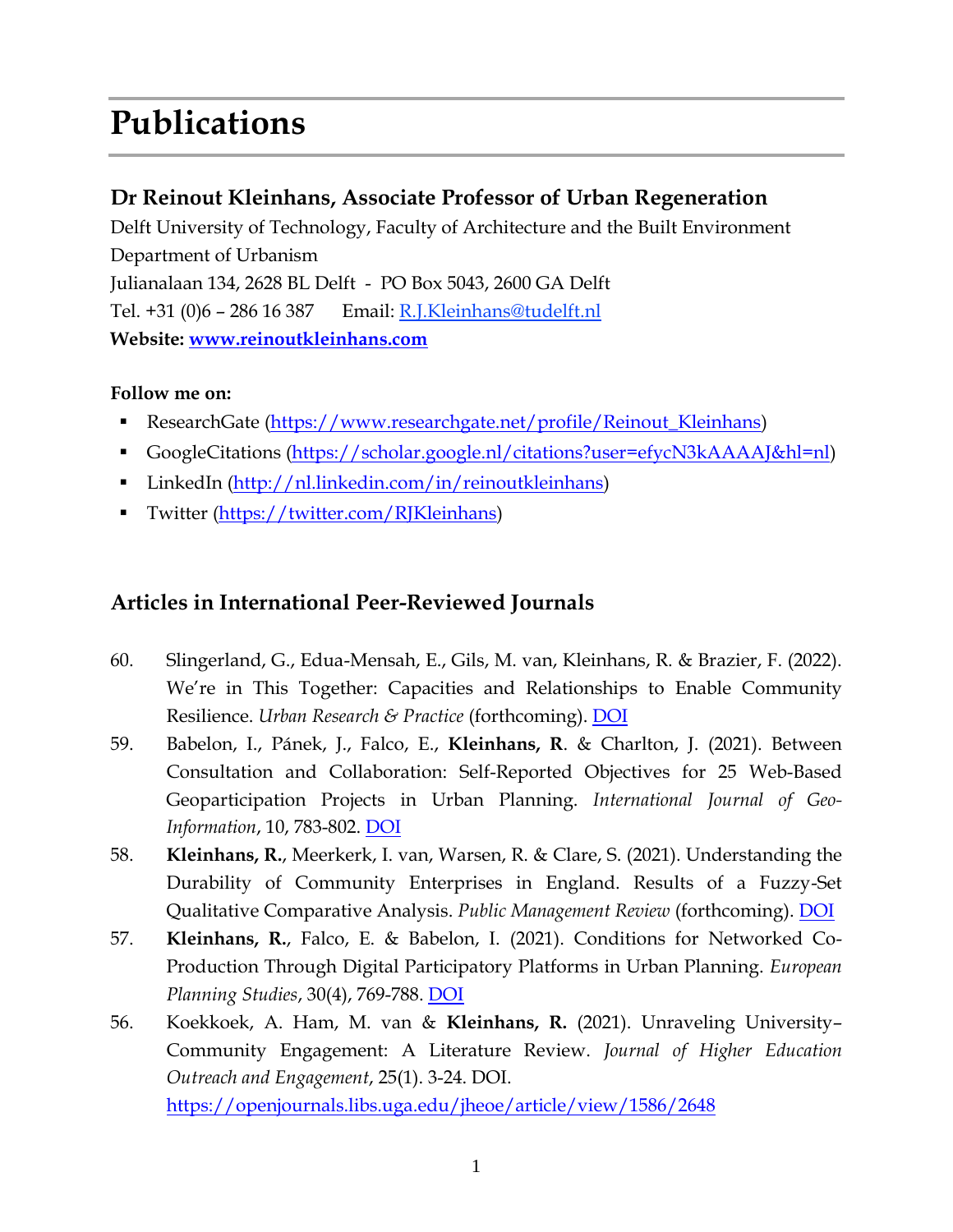- 55. Falco, E., Stylanou, C., Martinez, G., **Kleinhans, R.**, Basso-Moro, S. & Neophytou, H. (2020). User Acceptance of Technology: Statistical Analysis of Training Impact on Local Government Employees' Perceived Usefulness and Perceived Ease-of-Use. *International Journal of Electronic Government Research*, 16(3), 85-104. [DOI](https://doi.org/10.4018/IJEGR.2020070105)
- 54. Costarelli, I. **Kleinhans, R.** & Mugnano, S (2020). Active, Young, and Resourceful: Sorting the 'Good' Tenant Through Mechanisms of Conditionality. *Housing Studies*, 36(8), 1250-1275. [DOI](https://doi.org/10.1080/02673037.2020.1759789)
- 53. Elwahgee, A., Ham, M. van & **Kleinhans, R.** (2020). Active Citizenship and Neighborhood Governance; North-Western Literature and Global South Realities. *Sociology and Anthropology,* 8(2), 36-48. [DOI](https://doi.org/10.13189/sa.2020.080202)
- 52. Al Sader, N., **Kleinhans, R.**, & Ham, M. van (2020). Enterprise Discourses in Dutch Urban Policies. A Comparison Between Two Cities in the Netherlands. *Urban Research & Practice*, 15(1), 47-70. [DOI](https://www.tandfonline.com/doi/full/10.1080/17535069.2020.1714710)
- 51. **Kleinhans, R.**, Bailey, N. & Lindbergh, J (2020). How Community-Based Social Enterprises Struggle with Representation and Accountability. *Social Enterprise Journal*, 16(1), 60-81. [DOI](https://doi.org/10.1108/SEJ-12-2018-0074)
- 50. Costarelli, I. **Kleinhans, R.** & Mugnano, S. (2020). 'Thou Shalt Be a (More) Responsible Tenant'. Exploring Innovative Management Strategies in Changing Social Housing Contexts. *Journal of Housing and the Built Environment*, 35(1), 287- 307. [DOI](https://doi.org/10.1007/s10901-019-09680-0)
- 49. Falco, E., Zambrano-Verratti, J. & **Kleinhans, R.** (2019)**.** Web-Based Participatory Mapping in Informal Settlements: The Slums of Caracas, Venezuela. *Habitat International*, 94, 1-10. [DOI](https://doi.org/10.1016/j.habitatint.2019.102038)
- 48. Pastak, I., Kindsiko, E., Tammaru, T., **Kleinhans, R.** & Ham, M. van (2019). Commercial Gentrification in Post-Industrial Neighbourhoods: A Dynamic View from an Entrepreneurs' Perspective. *Tijdschrift voor Economische & Sociale Geografie* 110(5), 588–604. [DOI](https://doi.org/10.1111/tesg.12377)
- 47. Falco, E. & **Kleinhans, R.** (2019). The Impact of the Community Infrastructure Levy on English Local Authorities' Planning Practice. *Scienze Regionali*, 18(3), 465- 486. [DOI](https://www.rivisteweb.it/doi/10.14650/94660)
- 46. Al Sader, N., **Kleinhans, R.** & Ham, M. van (2019). Entrepreneurial Citizenship in Urban Regeneration in the Netherlands. *Citizenship Studies*, 23(5), 442-459. [DOI](https://doi.org/10.1080/13621025.2019.1621266)
- 45. Kampen, T., Veldboer, L., & **Kleinhans, R.** (2019). The Obligation to Volunteer as Fair Reciprocity? Welfare Recipients' Perceptions of Giving Back to Society. *VOLUNTAS: International Journal of Voluntary and Nonprofit Organizations*, 30(5), 991-1005. [DOI](https://doi.org/10.1007/s11266-018-00082-4)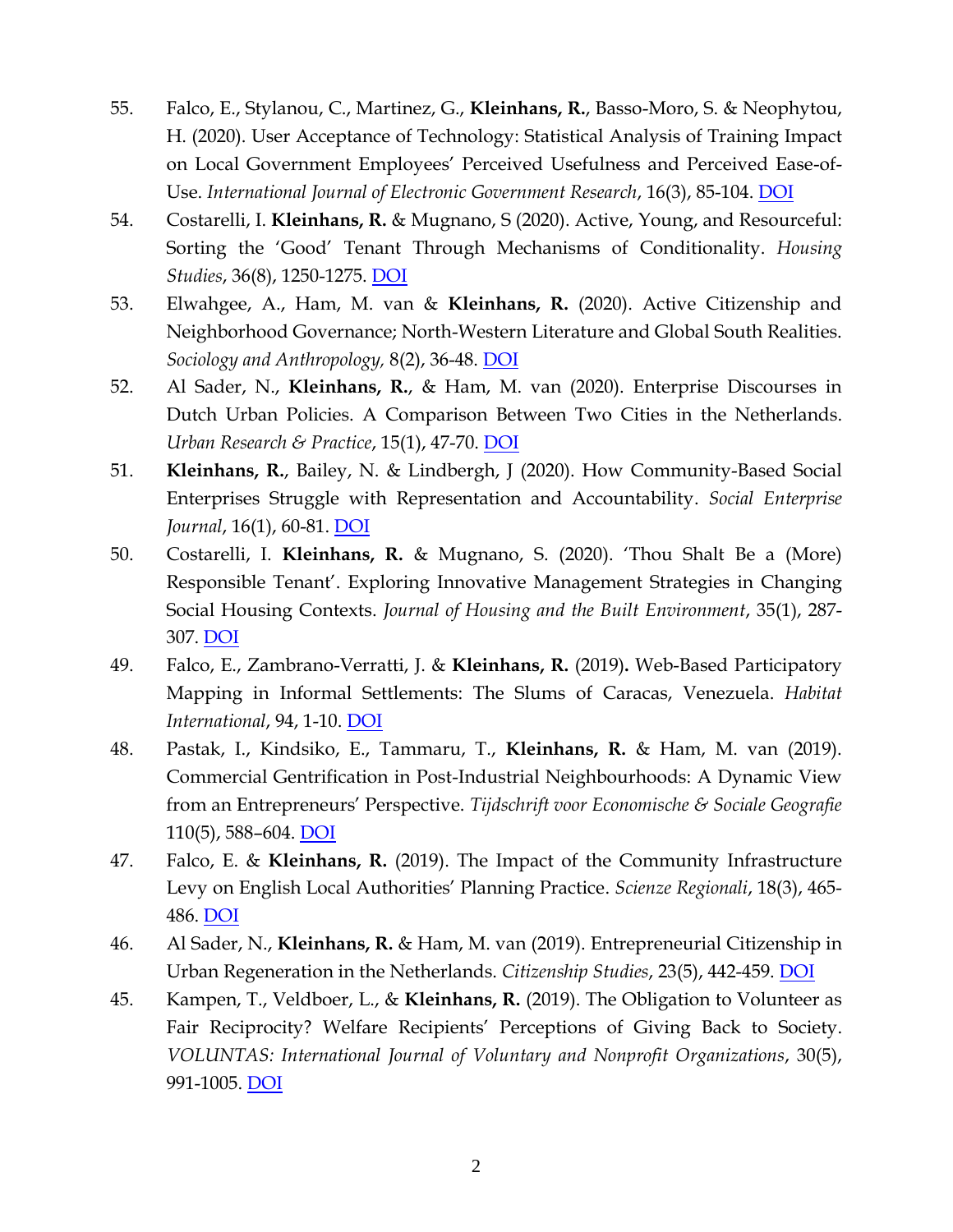- 44. Costarelli, I. **Kleinhans, R.** & Mugnano, S. (2019). Reframing Social Mix in Affordable Housing Initiatives in Italy and in the Netherlands. Closing the Gap Between Discourses and Practices? *Cities*, 90, 131-140. [DOI](https://doi.org/10.1016/j.cities.2019.01.033)
- 43. Li, X., **Kleinhans, R.** & van Ham, M. (2019). Understanding the Experiences of Relocatees During Forced Relocation in Chinese Urban Restructuring. *Housing, Theory and Society*, 36(3), 338-358. [DOI](https://doi.org/10.1080/14036096.2018.1510432)
- 42. Li, X., **Kleinhans, R.** & van Ham, M. (2019). Ambivalence in Place Attachment: Lived Experiences of Residents in Danwei Communities Facing Demolition in Shenyang, China. *Housing Studies*, 34(6), 997-1020. [DOI](https://doi.org/10.1080/02673037.2018.1509948)
- 41. **Kleinhans, R.** (2019). Community Entrepreneurship, Co-Production and Neighbourhood Regeneration. 'Muddling Through' in a Polder Country. *Territorio*, 87(7), 78-84. [DOI.](https://www.francoangeli.it/riviste/Schedarivista.aspx?IDArticolo=64137)
- 40. Korthals Altes, W., **Kleinhans, R.** & Meijers, E. (2018). Relational Versus Local Values of Cultural Heritage. Tourism Gentrification and Governance in Context. *Socio.hu*, no. 6, 2018, 1-22. [DOI](https://socio.hu/uploads/files/2018eng_culther/2018eng_korthals.pdf)
- 39. Van Meerkerk, I., **Kleinhans, R.** & Molenveld, A. (2018). Exploring the Durability of Community Enterprises: A Qualitative Comparative Analysis. *Public Administration*, 96(4), 651–667. [DOI](http://dx.doi.org/10.1111/padm.12523)
- 38. **Kleinhans, R.**, Veldboer, L., Ham, M. van & Jansen, S. (2018). Older People in a Long-term Regeneration Neighbourhood. An Exploratory Panel Study of Ageing in Place in Hoogvliet, Rotterdam. *Sociology and Anthropology*, 6(10), 751-763. [DOI](http://www.hrpub.org/download/20180930/SA1-19612103.pdf)
- 37. Bailey, N., **Kleinhans, R.** & Lindbergh, J (2018). The Implications of Schumpeter's Theories of Innovation for the Role, Organisation and Impact of Community-Based Social Enterprise in Three European Countries. *Journal of Entrepreneurial and Organizational Diversity*, 7(1), 14-36. [DOI](http://dx.doi.org/10.5947/jeod.2018.002)
- 36. Zwiers, M., van Ham, M. & **Kleinhans, R.** (2018). The Effects of Physical Restructuring on the Socioeconomic Status of Neighbourhoods: Selective Migration and Upgrading. *Urban Studies*, 56(8), 1647-166. [DOI](https://doi.org/10.1177/0042098018772980)
- 35. Viale Pereira, G., Parycek, P., Falco, F. & **Kleinhans, R.** (2018). Smart Governance in the Context of Smart Cities: A Literature Review. *Information Polity*, 23(2), 143- 162. [DOI](https://doi.org/10.3233/IP-170067)
- 34. Falco, E. & **Kleinhans, R.** (2018). Beyond Information-Sharing. A Typology of Government Challenges and Requirements for Two-Way Social Media Communication With Citizens. *Electronic Journal of E-Governance*, 16(1), 18-31.
- 33. Falco, E. & **Kleinhans, R.** (2018). Digital Participatory Platforms for Co-Production in Urban Development. A Systematic Review. *International Journal of E-Planning Research*, 7(3), 52-79. [DOI](https://doi.org/10.4018/IJEPR.2018070105)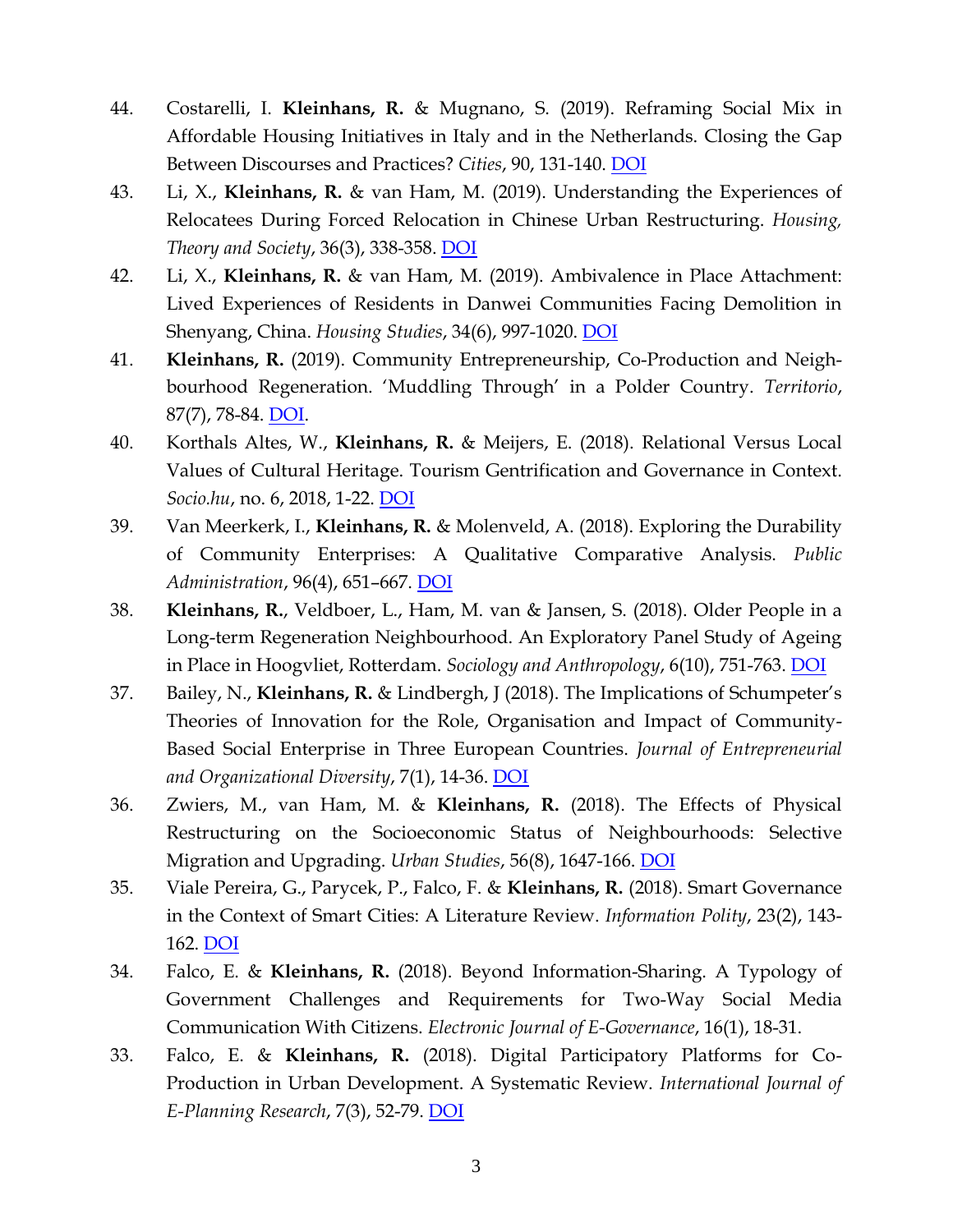- 32. Falco, E. & **Kleinhans, R.** (2018). Beyond Technology: Identifying Local Government Challenges for Using Digital Platforms for Citizen Engagement. *International Journal of Information Management*, 40, 17-20. [DOI](https://doi.org/10.1016/j.ijinfomgt.2018.01.007)
- 31. Li, X., **Kleinhans, R.**, & van Ham, M. (2018). Shantytown Redevelopment Projects: State-Led Redevelopment of Declining Neighborhoods Under Market Transition in Shenyang, China. *Cities*, 73(1), 106-116. [DOI](http://dx.doi.org/10.1016/j.cities.2017.10.016)
- 30. **Kleinhans, R.** (2017). False Promises of Co-Production in Neighbourhood Regeneration: The Case of Dutch Community Enterprises. *Public Management Review,* 19(10), 1500-1518. [DOI](http://dx.doi.org/10.1080/14719037.2017.1287941)
- 29. **Kleinhans, R.** & Ham, M. van (2017). The Support Paradox in Community Enterprise Experiments in the Netherlands. *International Journal of Entrepreneurship and Small Business*, 31(4), 570-589. [DOI](http://www.inderscienceonline.com/doi/pdf/10.1504/IJESB.2017.085425)
- 28. De Vuijst, E. Ham, M. van & **Kleinhans, R.** (2017). The moderating effect of higher education on the intergenerational transmission of residing in poverty neighbourhoods. *Environment and Planning A,* 49(9) 2135–2154*.* [DOI](https://doi.org/10.1177/0308518X17715638)
- 27. Boschman, S., **Kleinhans, R.** & Ham, M. van (2017). Ethnic differences in realising desires to leave urban neighbourhoods. *Journal of Housing and the Built Environment,* 32(3), 495–512. [DOI](http://link.springer.com/article/10.1007/s10901-016-9524-3)
- 26. Zwiers, M., **Kleinhans, R**. & Ham, M. van (2017). The Path-Dependency of Low-Income Neighbourhood Trajectories: an Approach for Analysing Neighbourhood Change. *Applied Spatial Analysis and Policy*, 10(3), 363-380. [DOI](http://link.springer.com/article/10.1007/s12061-016-9189-z)
- 25. Varady, D., Jaroscak, J. & **Kleinhans, R.** (2017). How to attract more landlords to the housing choice voucher program: a case study of landlord outreach efforts. *Urban Research & Practice*, 10(2), 143-155. [DOI](http://www.tandfonline.com/doi/full/10.1080/17535069.2016.1175741)
- 23. **Kleinhans, R.**, Ham, M. van & Evans-Cowley, J. (2015). Using Social Media and Mobile Technologies to Foster Engagement and Self-Organisation in Participatory Urban Planning and Neighbourhood Governance. *Planning Practice & Research*, 30(3), 237-247. [DOI](https://doi.org/10.1080/02697459.2015.1051320)
- 22. Varady, D., **Kleinhans, R.** & Ham, M. van (2015). The Potential of Community Entrepreneurship for Neighbourhood Revitalization in the United Kingdom and the United States. *Journal of Enterprising Communities: People and Places in the Global Economy*, 9(3), 253-276. [DOI](https://doi.org/10.1108/JEC-01-2015-0009)
- 21. **Kleinhans, R.** & Bolt, G. (2014). More Than Just Fear. On the Intricate Interplay between Perceived Neighborhood Disorder, Collective Efficacy and Action. *Journal of Urban Affairs*, 36(3), 420-446. [DOI](https://doi.org/10.1111/juaf.12032)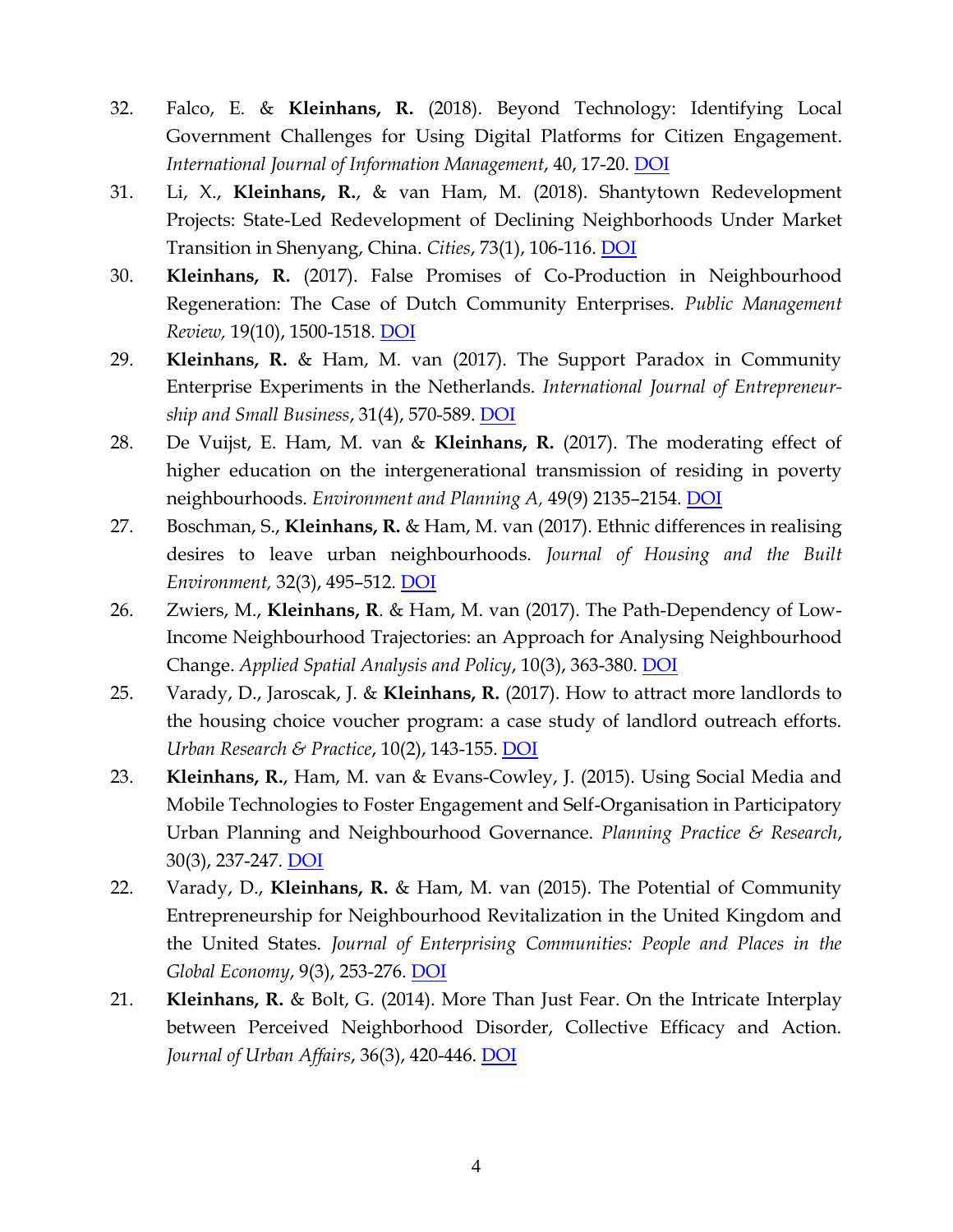- 20. Posthumus, H. & **Kleinhans, R.** (2014). Choice within limits: how the institutional context of forced relocation affects tenants' housing searches and choice strategies. *Journal of Housing and the Built Environment*, 29(1), 105-122. [DOI](https://doi.org/10.1007/s10901-013-9353-6)
- 19. Veldboer, L. & **Kleinhans, R.** (2013). Smooth cohabitation in Amsterdam? The impact of increased tenure mix on overall neighborhood confidence. *Geography Research Forum*, 33, 91-110. [DOI](http://raphael.geography.ad.bgu.ac.il/ojs/index.php/GRF/article/view/409)
- 18. **Kleinhans, R.** & Ham, M. van (2013). Lessons Learned From the Largest Tenure-Mix Operation in the World: Right to Buy in the United Kingdom. *Cityscape*, 15(2), 101-118.
- 17. **Kleinhans, R.** & Kearns, A. (2013). Neighbourhood Restructuring and Residential Relocation: Towards a Balanced Perspective on Relocation Processes and Outcomes. *Housing Studies*, 28(2), 163-176. [DOI](https://doi.org/10.1080/02673037.2013.768001)
- 16. Varady, D. & **Kleinhans, R.** (2013) Relocation Counselling and Supportive Services as Tools to Prevent Negative Spillover Effects: A Review. *Housing Studies*, 28(2), 317-337. [DOI](https://doi.org/10.1080/02673037.2013.767882)
- 15. **Kleinhans, R.** (2012). A Glass Half Empty or Half Full? On the Perceived Gap between Urban Geography Research and Dutch Urban Restructuring Policy. *International Journal of Housing Policy*, 12(3), 299-314. [DOI](https://doi.org/10.1080/14616718.2012.709669)
- 14. Dol, K. & **Kleinhans, R.** (2012). Going too far in the battle against concentration? On the balance between supply and demand of social housing in Dutch cities. *Urban Research & Practice*, 5(2), 273-283. [DOI](https://doi.org/10.1080/17535069.2012.691623)
- 13. **Kleinhans, R.** & Varady, D. (2011). Moving Out and Going Down? A Review of Recent Evidence on Negative Spillover Effects of Housing Restructuring Programs in the USA and the Netherlands. *International Journal of Housing Policy*, 11(2), 155-174. [DOI](https://doi.org/10.1080/14616718.2011.573205)
- 12. Doff, W. & **Kleinhans, R.** (2011) Residential outcomes of forced relocation: lifting a corner of the veil on neighbourhood selection. *Urban Studies*, 48(4), 661-680. [DOI](https://doi.org/10.1177/0042098010366745)
- 11. **Kleinhans, R.** Land, M. van der & W. Doff (2010). Dealing with living in poor neighbourhoods (introduction to special issue). *Journal of Housing and the Built Environment*, 25(4), 381-389. [DOI](https://doi.org/10.1007/s10901-010-9194-5)
- 10. **Kleinhans, R.** & M. Elsinga (2010) Buy your home and feel in control. Does home ownership achieve the empowerment of former tenants of social housing? *International Journal of Housing Policy*, 10(1), 41-61. [DOI](https://doi.org/10.1080/14616710903573757)
- 9. Curley, A. & **Kleinhans, R.** (2010) Combining forced residential relocation with supportive services: what can Dutch housing associations learn from the American HOPE VI programme? *Journal of Urban Regeneration and Renewal*, 3(4), 370-384. DOI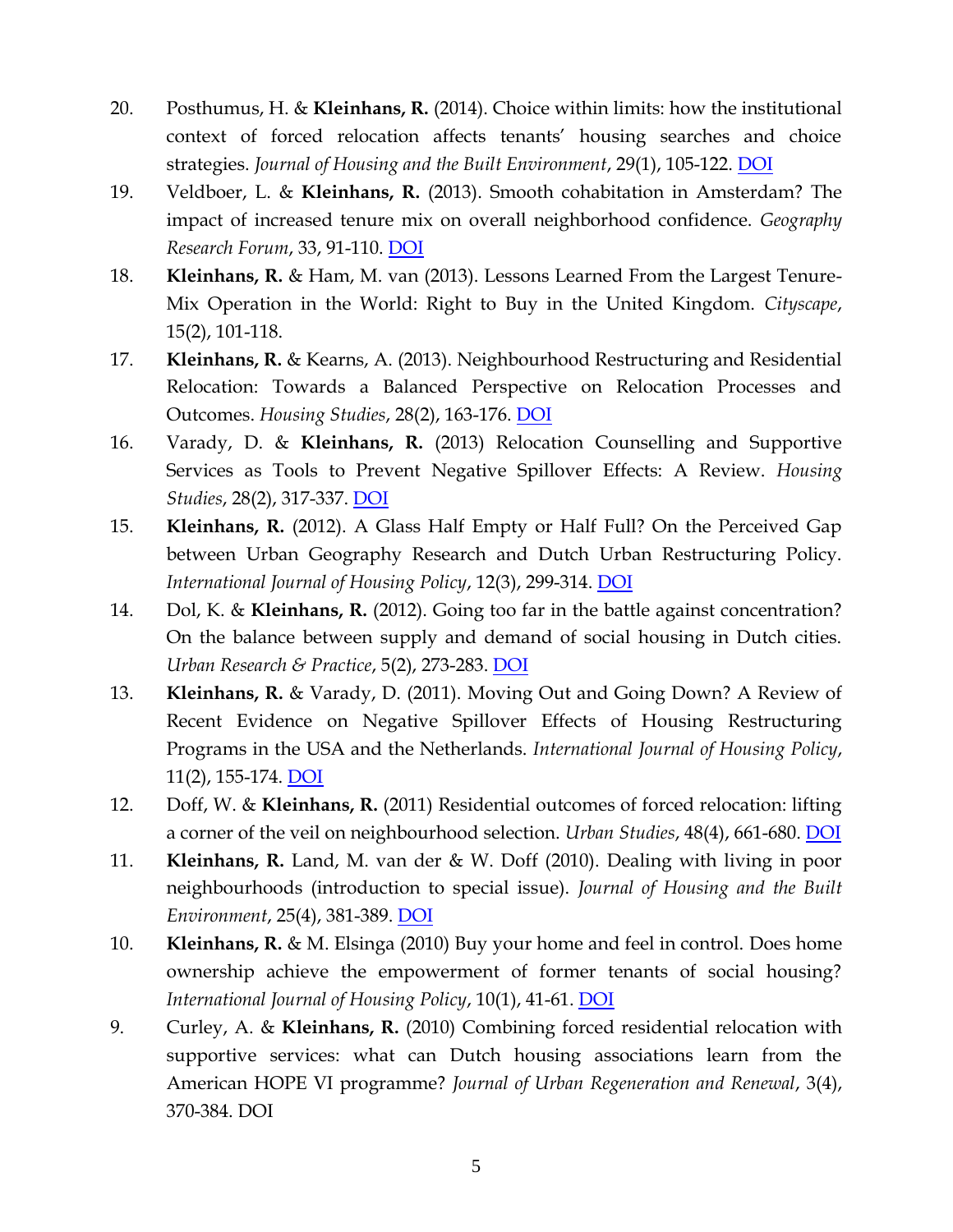- 8. **Kleinhans, R.** (2009) Does social capital affect residents' propensity to move from restructured neighbourhoods? *Housing Studies*, 24(5), 629-651. [DOI](https://doi.org/10.1080/02673030903085784)
- 7. Priemus, H. & **Kleinhans, R.** (2008). Capital social, revitalizacão de bairros e o papel das associacões habitacionais: o caso dos Países Baixos. *Cadernos Metrópole*, 18(2), 39-61. [DOI](http://www.redalyc.org/html/4028/402837797002/)
- 6. **Kleinhans, R.** & W. van der Laan Bouma-Doff (2008) On priority and progress: forced residential relocation and housing chances in Haaglanden, the Netherlands. *Housing Studies*, 23(4), 565-587. [DOI](https://doi.org/10.1080/02673030802101641)
- 5. Uitermark, J., Duyvendak, J.W. & **Kleinhans, R.** (2007) Gentrification as a Governmental Strategy. Social Control and Social Cohesion in Hoogvliet, Rotterdam. *Environment and Planning A*, 39 (1), 125-141. [DOI](https://doi.org/10.1068/a39142)
- 4. **Kleinhans, R.**, Priemus, H. & G. Engbersen (2007) Understanding Social Capital in Recently Restructured Neighbourhoods. Two Case Studies in Rotterdam, The Netherlands. *Urban Studies*, 44 (5/6), 1069-1091. [DOI](https://doi.org/10.1080/00420980701256047)
- 3. **Kleinhans, R.** (2004) Social implications of housing diversification in urban renewal: a review of recent literature. *Journal of Housing and the Built Environment*, 19(4), 367-390. [DOI](https://doi.org/10.1007/s10901-004-3041-5)
- 2. **Kleinhans, R.** (2003) Displaced but still Moving Upwards in the Housing Career? Implications of Forced Residential Relocation in the Netherlands. *Housing Studies*, 18(4), 473-499. [DOI](https://doi.org/10.1080/02673030304248)
- 1. Veldboer, L., **Kleinhans R.** & J.W. Duyvendak (2002) The Diversified Neighbourhood: An International Perspective: How do countries deal with the spatial distribution of economic and cultural differences? *Journal of International Migration and Integration*, 3(1), 41-64.

## **International Research Reports (excluding EU funding project-based reports)**

- 3. **Kleinhans, R.**, Clare, C., Meerkerk, I. van & Warsen, R. (2020). [Exploring the](https://www.powertochange.org.uk/research/exploring-durability-community-businesses-england/)  [Durability of Community Businesses in England -](https://www.powertochange.org.uk/research/exploring-durability-community-businesses-england/) A Robust Comparative [Analysis.](https://www.powertochange.org.uk/research/exploring-durability-community-businesses-england/) London: Power to Change.
- 2. Bailey, N., **Kleinhans R.** & Lindbergh, J. (2018). [An assessment of community](https://www.powertochange.org.uk/research/assessment-community-based-social-enterprises-three-european-countries-case-study-appendix/)[based social enterprises in three European countries: Case study appendix.](https://www.powertochange.org.uk/research/assessment-community-based-social-enterprises-three-european-countries-case-study-appendix/) London: Power to Change.
- 1. Bailey, N., **Kleinhans R.** & Lindbergh, J. (2018). [An assessment of community](https://www.powertochange.org.uk/research/assessment-community-based-social-enterprises-three-european-countries/)[based social enterprises in three European countries.](https://www.powertochange.org.uk/research/assessment-community-based-social-enterprises-three-european-countries/) London: Power to Change.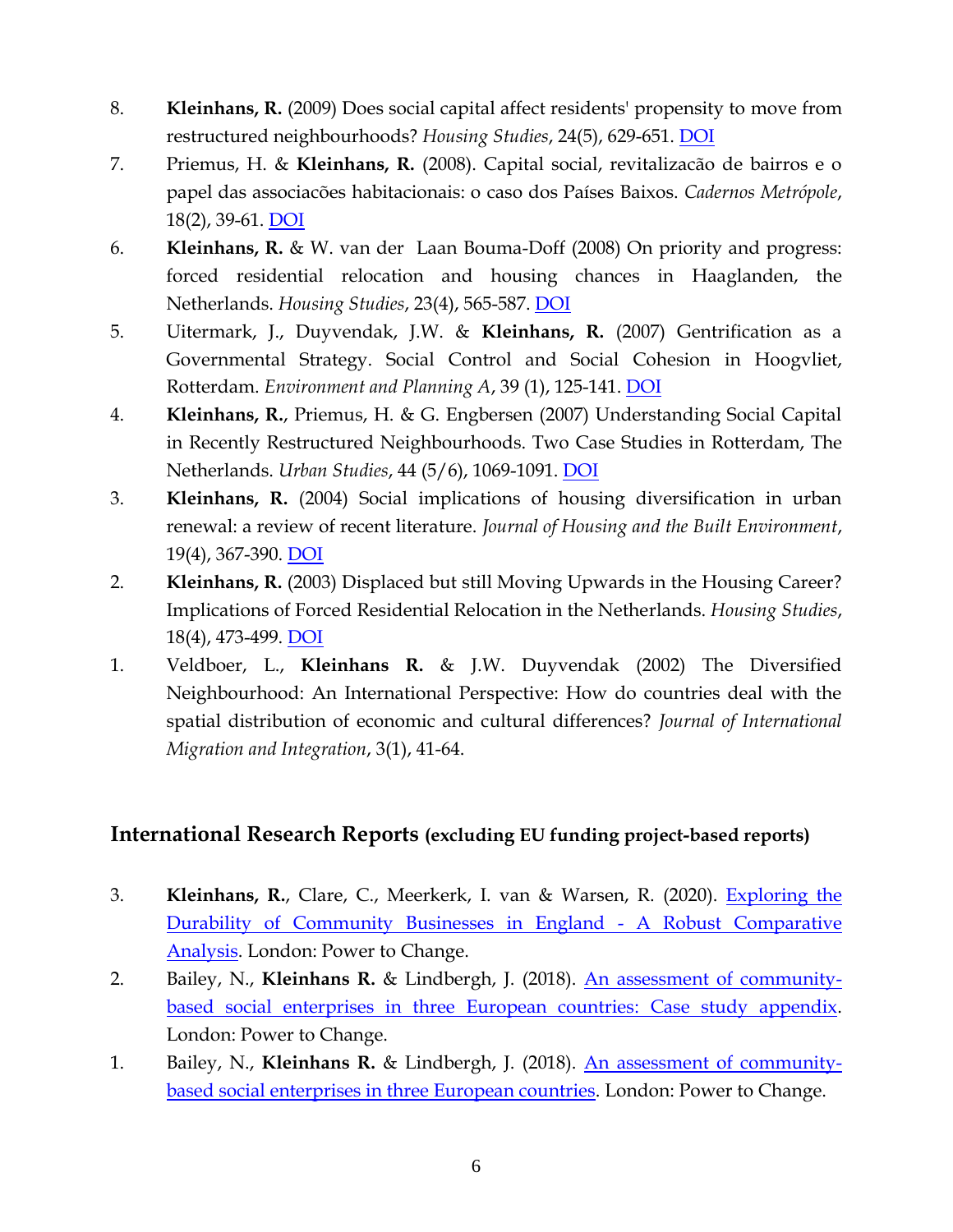### **Policy Briefs (externally commissioned)**

- 2. Janssen, H., **Kleinhans, R.**, Ham, M. van, Melo, P., Andersson, E., Malmberg, B. (2019). [Multi-scale spatial inequality and consequences for individual](https://relocal.eu/wp-content/uploads/sites/8/2019/11/RELOCAL-POLICY-BRIEF-3.pdf)  [socioeconomic outcomes.](https://relocal.eu/wp-content/uploads/sites/8/2019/11/RELOCAL-POLICY-BRIEF-3.pdf) H2020 RELOCAL Policy Brief No. 3, November 2019.
- 1. Falco, E. & **Kleinhans, R.** (2018). [Policy recommendations for government use of](https://jpi-urbaneurope.eu/app/uploads/2018/11/Policy-Brief-SmartGov-171215-1.pdf) [social media for collaboration with citizens.](https://jpi-urbaneurope.eu/app/uploads/2018/11/Policy-Brief-SmartGov-171215-1.pdf) JPI Urban Europe Policy Brief 1.

### **IZA Discussion Papers**

- 13. Zwiers, M., Ham, M. van & Kleinhans, R. (2017). [The Effects of Physical](https://papers.ssrn.com/soL3/papers.cfm?abstract_id=2956792)  [Restructuring on the Socioeconomic Status of Neighborhoods: Selective](https://papers.ssrn.com/soL3/papers.cfm?abstract_id=2956792)  [Migration and Upgrading.](https://papers.ssrn.com/soL3/papers.cfm?abstract_id=2956792) *IZA Discussion Paper No. 10697*. Bonn: Institute for the Study of Labor (IZA).
- 12. Li, X., Kleinhans, R. & Ham. M. van (2016). [Ambivalence in Place Attachment:](http://ftp.iza.org/dp10515.pdf)  [The Lived Experiences of Residents in Declining Neighbourhoods Facing](http://ftp.iza.org/dp10515.pdf)  [Demolition in Shenyang, China.](http://ftp.iza.org/dp10515.pdf) *IZA Discussion Paper No. 10515*. Bonn: Institute for the Study of Labor (IZA).
- 11. Vuijst, E. de, Ham. M. van & Kleinhans, R. (2016). [A Life Course Approach to](http://ftp.iza.org/dp10276.pdf)  [Understanding Neighbourhood Effects.](http://ftp.iza.org/dp10276.pdf) *IZA Discussion Paper No. 10276*. Bonn: Institute for the Study of Labor (IZA).
- 10. Li, X., Kleinhans, R. & Ham. M. van (2016). [Neoliberalization and the Changing](http://ftp.iza.org/dp10141.pdf)  [Roles of Stakeholders in State-Led Shantytown Redevelopment in Shenyang City,](http://ftp.iza.org/dp10141.pdf)  [China.](http://ftp.iza.org/dp10141.pdf) *IZA Discussion Paper No. 10141*. Bonn: Institute for the Study of Labor.
- 9. Li, X., Ham. M. van & R. Kleinhans (2016). [Understanding the Experiences of](http://ftp.iza.org/dp10140.pdf)  [Relocatees During Forced Relocation in Chinese Urban Restructuring.](http://ftp.iza.org/dp10140.pdf) *IZA Discussion Paper No. 10140*. Bonn: Institute for the Study of Labor (IZA).
- 8. Kleinhans, R. & Ham. M. van (2016). [The Support Paradox in Community](http://ftp.iza.org/dp9625.pdf)  [Enterprise Experiments in The Netherlands.](http://ftp.iza.org/dp9625.pdf) *IZA Discussion Paper No. 9625*. Bonn: Institute for the Study of Labor (IZA).
- 7. Vuijst, E. de, Ham, M. van & Kleinhans, R. (2015). [The Moderating Effect of](http://ftp.iza.org/dp9557.pdf)  [Higher Education on Intergenerational Spatial Inequality.](http://ftp.iza.org/dp9557.pdf) *IZA Discussion Paper No. 9557*. Bonn: Institute for the Study of Labor (IZA).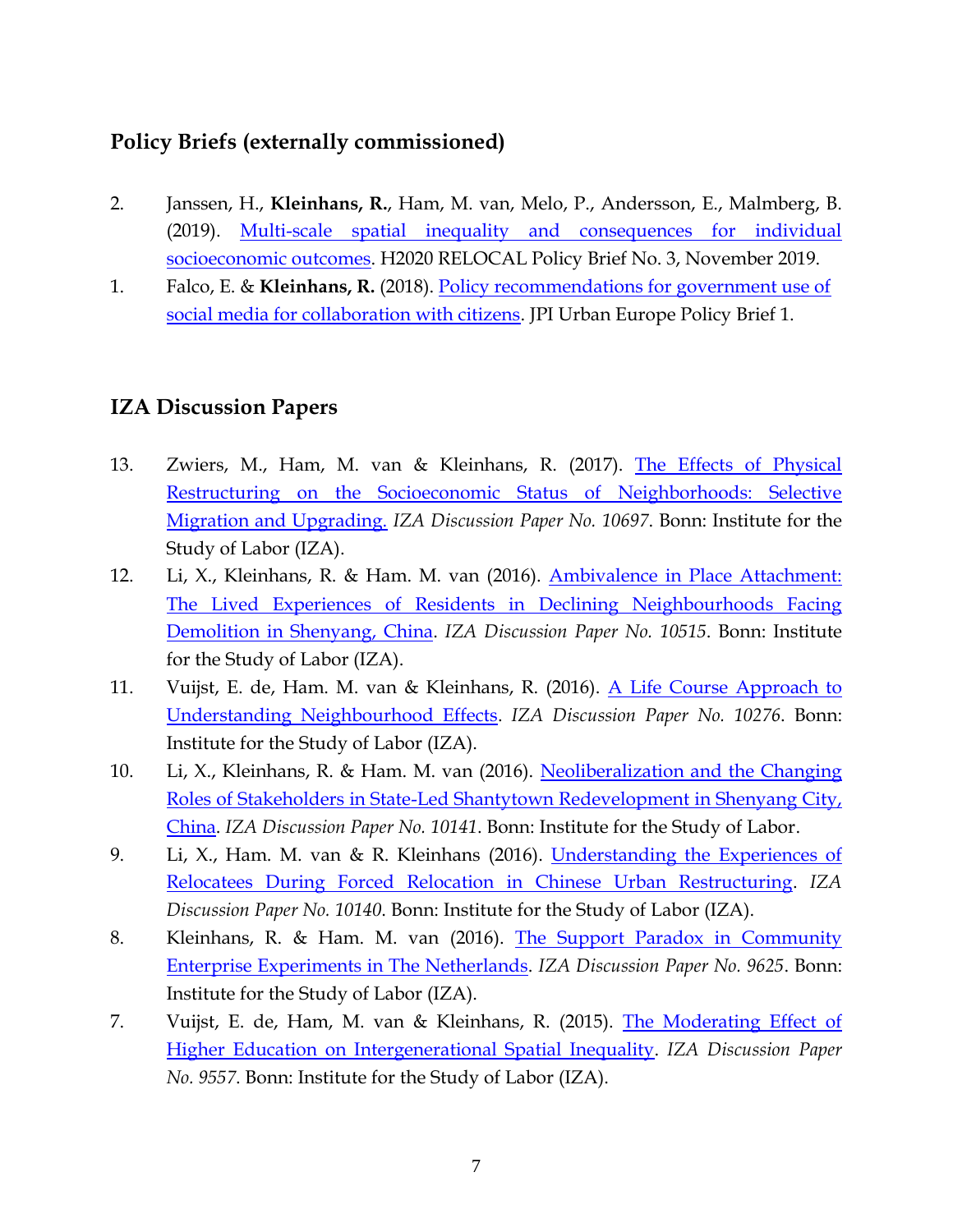- 6. Veldboer, L., **Kleinhans, R.** & Ham, M. van (2015). [Mandatory Volunteer Work](http://ftp.iza.org/dp9111.pdf)  [as Fair Reciprocity for Unemployment and Social Benefits?](http://ftp.iza.org/dp9111.pdf) *IZA Discussion Paper No. 9111*. Bonn: Institute for the Study of Labor (IZA).
- 5. Zwiers, M., **Kleinhans, R.** & Ham, M. van (2015). [Divided Cities: Increasing](http://ftp.iza.org/dp8882.pdf)  [Socio-Spatial Polarization within Large Cities in the Netherlands.](http://ftp.iza.org/dp8882.pdf) *IZA Discussion Paper No. 8882*. Bonn: Institute for the Study of Labor (IZA).
- 4. Varady, D., **Kleinhans, R.** & Ham, M. van (2015). [Community Entrepreneurship](http://ftp.iza.org/dp8777.pdf)  [in Deprived Neighbour-hoods. Comparing UK Community Enterprises with US](http://ftp.iza.org/dp8777.pdf)  [Community Development Corporations.](http://ftp.iza.org/dp8777.pdf) *IZA Discussion Paper No.8777*. Bonn: Institute for the Study of Labor.
- 3. **Kleinhans, R.**, Veldboer, L., Jansen, S. & Ham, M. van (2014). [Ageing in a](http://ftp.iza.org/dp8660.pdf)  [Regenerating Neighbourhood: A Disruptive Experience or Successful Ageing in](http://ftp.iza.org/dp8660.pdf)  [Place?.](http://ftp.iza.org/dp8660.pdf) *IZA Discussion Paper No 8660.* Bonn: Institute for the Study of Labor (IZA).
- 2. Boschman, S., **Kleinhans, R.** & Ham, M. van (2014). [Ethnic Differences in](http://ftp.iza.org/dp8461.pdf)  [Realising Desires to Leave the Neighbourhood.](http://ftp.iza.org/dp8461.pdf) *IZA Discussion Paper No.8461.*  Bonn: Institute for the Study of Labor.
- 1. **Kleinhans, R.** & Ham, M. van (2013). [Lessons Learned From the Largest Tenure-](http://ftp.iza.org/dp7168.pdf)[Mix Operation in the World: Right to Buy in the United Kingdom.](http://ftp.iza.org/dp7168.pdf) *IZA Discussion Paper No. 7168.* Bonn: Institute for the Study of Labor (IZA).

## **Scientific Books and Book Chapters**

- 18. Varady, D., **Kleinhans, R.** & Al Sader, N. (2020). What can Northwest European community enterprises learn from American community-based organizations? In: Phillips, R., Trevan, E. & P. Kraeger (Eds.) [Research Handbook on Community](https://www.elgaronline.com/view/edcoll/9781788118460/9781788118460.00013.xml)  [Development](https://www.elgaronline.com/view/edcoll/9781788118460/9781788118460.00013.xml) (pp. 104–123). Cheltenham: Edward Elgar Publishers. [DOI](https://doi.org/10.4337/9781788118477.00013)
- 17. **Kleinhans, R.** (2019). Urban Restructuring, Demolition, and Displacement in the Netherlands. Uncovering the Janus Head of Forced Residential Relocation. In: Anacker, K. B., Nguyen, M.T. & D.P. Varady (Eds.) (2019). The Routledge [Handbook of Housing Policy and Planning](https://www.routledge.com/The-Routledge-Handbook-of-Housing-Policy-and-Planning-1st-Edition/Anacker-Nguyen-Varady/p/book/9781315642338) (pp. 317-329). New York: Routledge. DOI: 10.4324/9781315642338
- 16. Falco, E. & **Kleinhans, R.** (2019). Digital Participatory Platforms for Co-Production in Urban Development. A Systematic Review. In: Khosrow-Pour, M., Clarke, C., Jennex, M., Becker, A. & A. Anttiroiko (Eds.) (2019), *[Crowdsourcing:](https://www.igi-global.com/book/crowdsourcing-concepts-methodologies-tools-applications/217361)*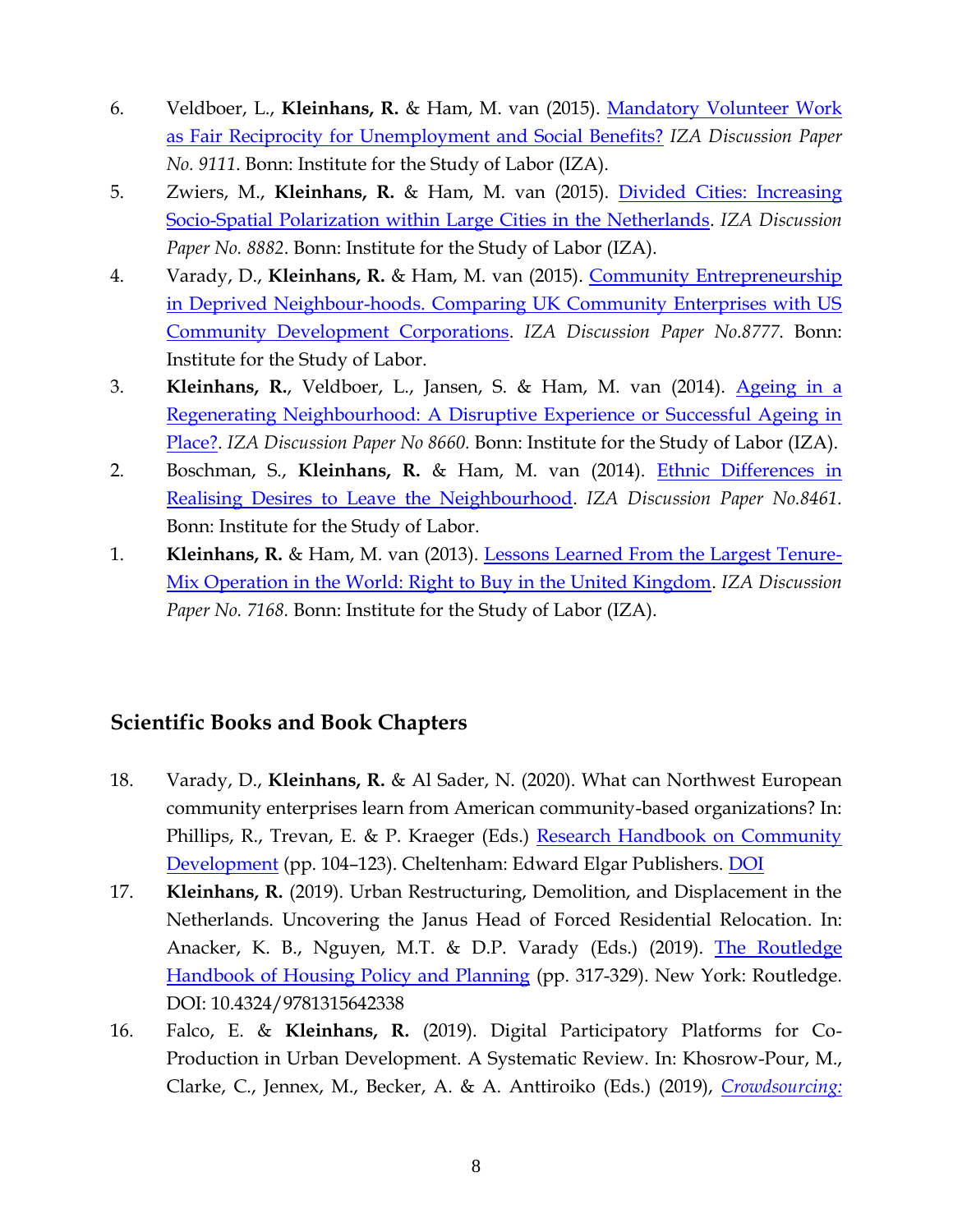*[Concepts, Methodologies, Tools, and Applications](https://www.igi-global.com/book/crowdsourcing-concepts-methodologies-tools-applications/217361)* (pp. 663-690). Hershey, PA: IGI Global. DOI: 10.4018/978-1-5225-8362-2

- 15. **Kleinhans, R.**, Ham, M. van & Evans-Cowley, J. (2015). Using Social Media and Mobile Technologies to Foster Engagement and Self-Organisation in Participatory Urban Planning and Neighbourhood Governance. In: Phillips, R. & P. Kraeger (Eds.) (2017), *[Community Planning and Development. Volume 2: Approaches](https://www.routledge.com/Community-Planning-and-Development/Phillips/p/book/9781138023093) and [Techniques](https://www.routledge.com/Community-Planning-and-Development/Phillips/p/book/9781138023093)*. London: Routledge.
- 14. **Kleinhans, R.**, Reuschke, D., Ham, M. van, Mason, C. & S. Syrett (2017). [Unravelling the nexus between entrepreneurship, neighbourhoods and](https://www.researchgate.net/publication/319123593_Unravelling_the_nexus_between_entrepreneurship_neighbourhoods_and_communities_-_Introduction)  [communities: Introduction.](https://www.researchgate.net/publication/319123593_Unravelling_the_nexus_between_entrepreneurship_neighbourhoods_and_communities_-_Introduction) In: Ham, M. van, Reuschke, D., Kleinhans, R., Mason, C. & S. Syrett (Eds.) (2017). *Entrepreneurial Neighbourhoods: Towards an Understanding of the Economies of Neighbourhoods and Communities* (pp. 1-17). Cheltenham: Edward Elgar Publishers. **OPEN ACCESS Chapter**
- 13. **Kleinhans, R.** (2017). Co-production or counter-production? The struggle of Dutch community enterprises with local institutions. In: Ham, M. van, Reuschke, D., Kleinhans, R., Mason, C. & S. Syrett (Eds.) (2017) *Entrepreneurial Neighbourhoods: Towards an Understanding of the Economies of Neighbourhoods and Communities* (pp. 249-269). Cheltenham: Edward Elgar Publishers.
- 12. Varady, D., **Kleinhans, R.** & M. van Ham (2017). The Potential of Community Entrepreneurship for Neighbourhood Revitalization in the United Kingdom and the United States. In: Ham, M. van, Reuschke, D., Kleinhans, R., Mason, C. & S. Syrett (Eds.) (2017) *Entrepreneurial Neighbourhoods: Towards an Understanding of the Economies of Neighbourhoods and Communities* (pp. 203-228). Cheltenham: Edward Elgar Publishers.
- 11. Reuschke, D., Kleinhans, R., Syrett, S., Ham, M. van & C. Mason (2017). Understanding entrepreneurship in residental neighbourhoods and communities of place (Conclusions). In: Ham, M. van, Reuschke, D., Kleinhans, R., Mason, C. & S. Syrett (Eds.) (2017) *Entrepreneurial Neighbourhoods: Towards an Understanding of the Economies of Neighbourhoods and Communities* (pp. 297-308). Cheltenham: Edward Elgar Publishers.
- 10. Ham, M. van, Reuschke, D., **Kleinhans, R.**, Mason, C. & S. Syrett (Eds.) (2017). *Entrepreneurial Neighbourhoods: Towards an Understanding of the Economies of Neighbourhoods and Communities*. Cheltenham: Edward Elgar Publishers. [DOI](https://doi.org/10.4337/9781785367243)
- 9. **Kleinhans, R.** (2017). The Netherlands. In: M. Pareja-Eastaway & N. Winston (Eds.) *Sustainable Communities and Urban Housing: A Comparative European Perspective* (pp. 119-135). London: Routledge*.*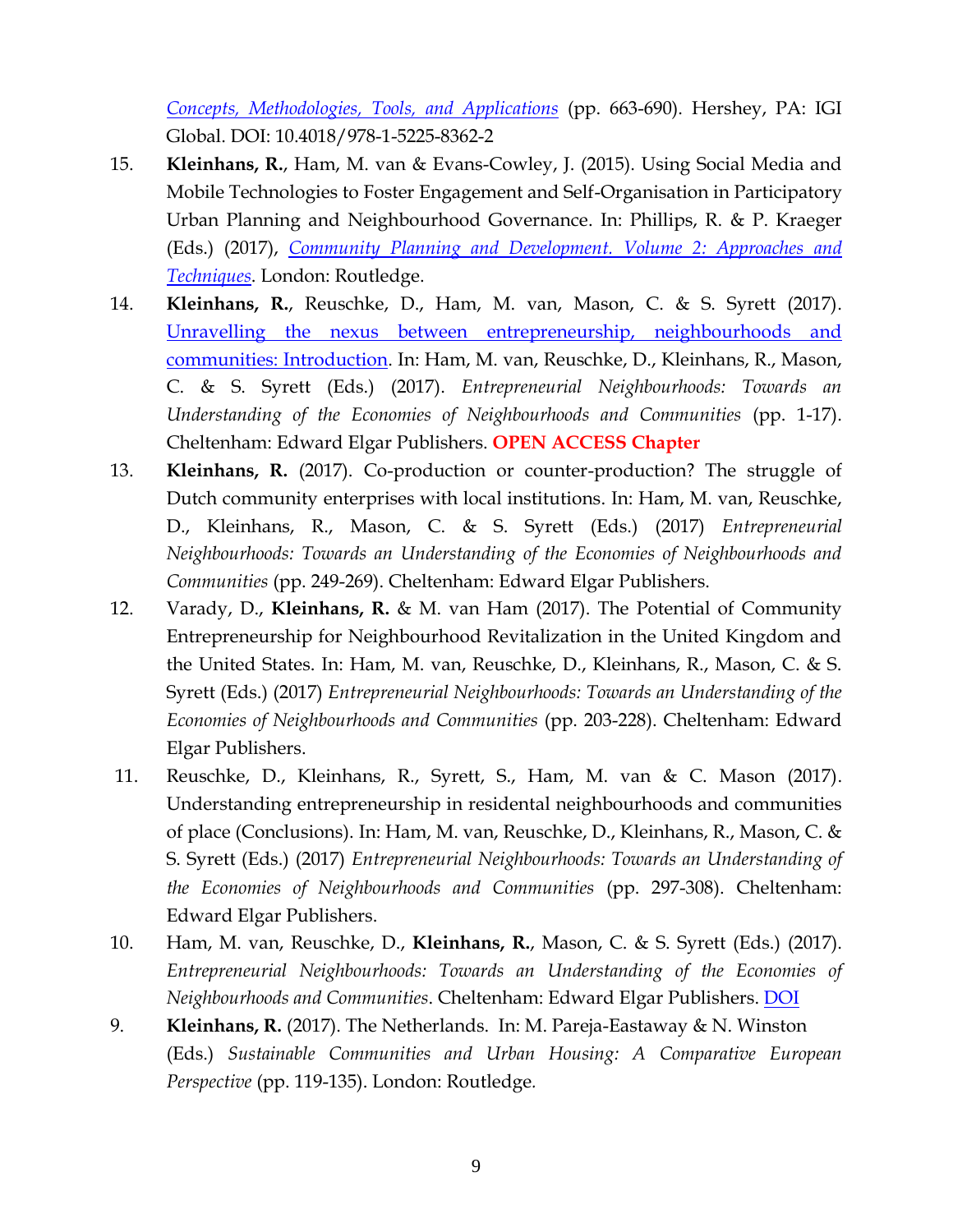- 8. Varady, D., **Kleinhans, R.** & K. Dekker (2014) "Une rénovation qui améliore la situation des quartiers et de leurs habitants mais a des effets negatifs sur d'autres quartiers environnants? Un comparison Etats-Unis/Pays-Bas" (Does public housing restructuring improve neighbourhoods and their residents but hurt nearby areas? A Dutch - US comparison). In: A. Deboulet & C. Lelévrier (Eds.) *Rénovation urbaine en Europe* (pp. 267-281) Rennes, Presses Universitaires de Rennes.
- 7. Posthumus, H., **Kleinhans, R.** & G. Bolt (2012). *[Bijwerkingen van herstructure](https://www.researchgate.net/publication/256711580_Bijwerkingen_van_herstructureringsoperaties_Verhuizingen_waterbedeffecten_en_veranderingen_in_de_woningvoorraad)ringsoperaties. [Verhuizingen, waterbedeffecten en veranderingen in de woningvoorraad](https://www.researchgate.net/publication/256711580_Bijwerkingen_van_herstructureringsoperaties_Verhuizingen_waterbedeffecten_en_veranderingen_in_de_woningvoorraad)*. Delft: Eburon.
- 6. **Kleinhans, R.** (2012). Housing policy and regeneration. In: S. Smith, M. Elsinga, L. Fox O'Mahony, O. Seow Eng, S. Wachter & G. Wood (Eds.) *International Encyclopedia of Housing and Home* (pp. 590-595). Oxford: Elsevier Science.
- 5. Veldboer, L., Bergstra, M. & **Kleinhans, R.** (2011). *Meer inkomensdiversiteit, meer buurtvertrouwen? Sociale tectoniek of vreedzame co-existentie in Amsterdamse gentrification-wijken*. Den Haag: Nicis Institute.
- 4. Uitermark, J., Duyvendak, J.W. & **Kleinhans, R.** (2010). Gentrification as a governmental strategy: social control and social cohesion in Hoogvliet, Rotterdam. In: L. Lees, T. Slater & E. Wyly (Eds.) *The Gentrification Reader* (pp. 509-522). Abingdon: Routledge.
- 3. **Kleinhans, R**. (2007). Net als kwartjes in een spaarvarken. De betekenis van sociaal kapitaal in geherstructureerde buurten. In: R. van Kempen & S. Musterd (Red.) *De stadsbuurt: ontwikkeling en betekenis* (pp. 95-107). Assen: Van Gorcum.
- 2. **Kleinhans, R.** (2006). Residents' Social Capital after Neighbourhood Transformation. An Analysis of Differences Related to Residential Mobility. In: V. Gruis, H. Visscher & **Kleinhans, R.** (Eds.) *Sustainable Neighbourhood Transformation. Perspectives on Housing Demolition and Development* (69-92). Amsterdam: IOS Press.
- 1. Gruis, V., Visscher, H. & **Kleinhans, R.** (Eds.) (2006) *Sustainable Neighbourhood Transformation. Perspectives on Housing Demolition and Development*. Amsterdam: IOS Press.

### **Manifestos and other Popular Publications**

1. **Kleinhans, R.,** Dibi, B., Visser, E., & Uyterlinde, M. (2022). [Manifest voor een](https://www.lsabewoners.nl/wp-content/uploads/2022/03/Manifest-succesvolle-wijkaanpak-digitaal.pdf)  [succesvolle wijkaanpak.](https://www.lsabewoners.nl/wp-content/uploads/2022/03/Manifest-succesvolle-wijkaanpak-digitaal.pdf) Utrecht: LPB / LSA Bewoners.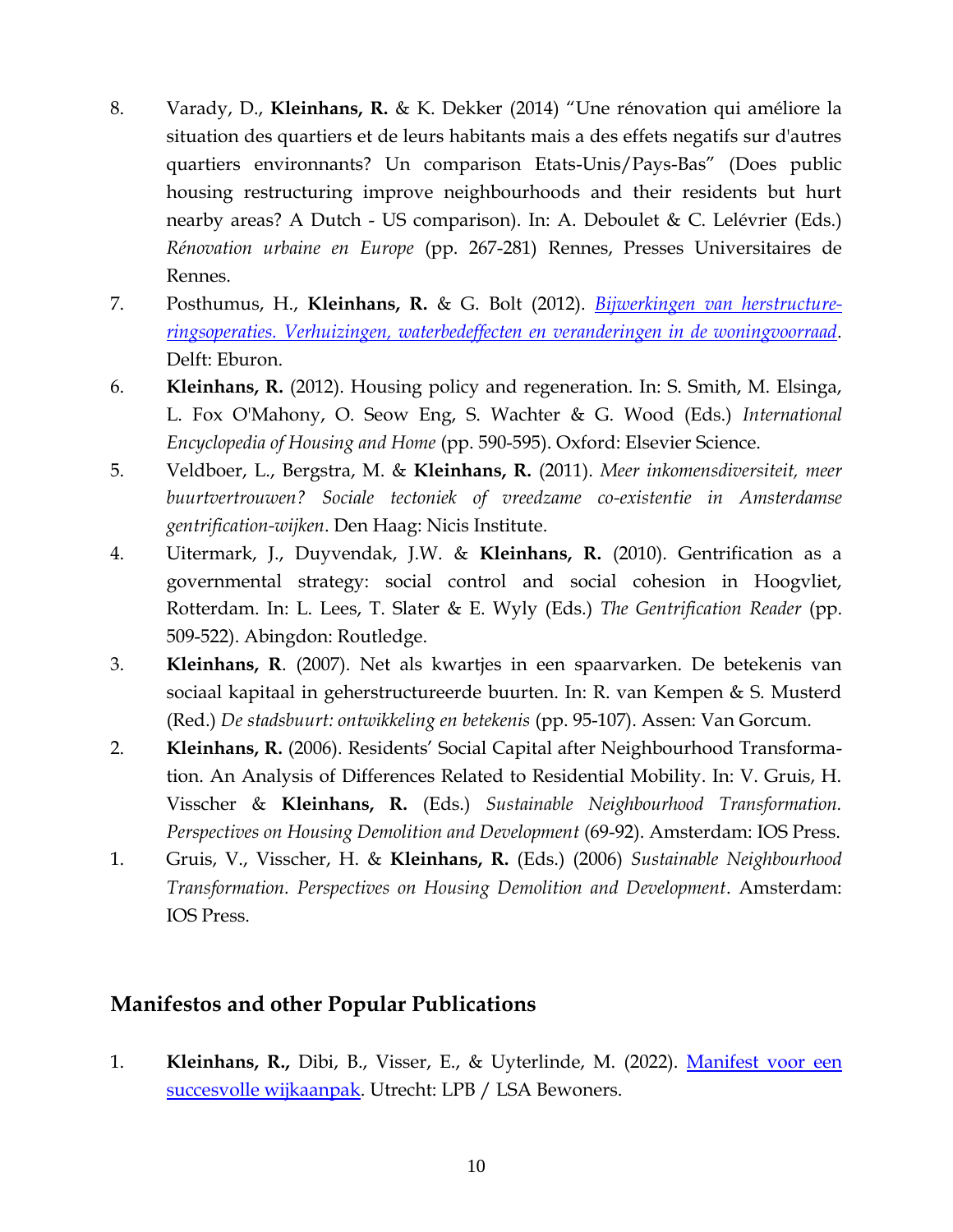## **Blog Posts**

3. Clare, S., Kleinhans, R. & van Meerkerk, I. (2020). Standing the test of time. On the impact of COVID-19 on the aligned entrepreneurial culture of community businesses. Available at:

<https://www.powertochange.org.uk/research/standing-test-time/>

- 2. Falco, E. & Kleinhans, R. (2018). *Online platforms for participatory planning and urban development*. Monday 30 April, available at: [https://aesopyoungacademics.wordpress.com/2018/04/30/online-platforms](https://aesopyoungacademics.wordpress.com/2018/04/30/online-platforms-for-participatory-planning-and-urban-development/)[for-participatory-planning-and-urban-development/](https://aesopyoungacademics.wordpress.com/2018/04/30/online-platforms-for-participatory-planning-and-urban-development/)
- 1. Bailey, N., Kleinhans R. & Lindbergh, J. (2018). *What are the differences between community businesses in England, the Netherlands and Sweden?* Tuesday 6 March, available at: [https://www.powertochange.org.uk/blog/differences-community](https://www.powertochange.org.uk/blog/differences-community-businesses-england-netherlands-sweden/)[businesses-england-netherlands-sweden/](https://www.powertochange.org.uk/blog/differences-community-businesses-england-netherlands-sweden/)

## **Dissertation**

**Kleinhans, R.** (2005) *Sociale implicaties van herstructurering en herhuisvesting*. Amsterdam: IOS Press.

## **Dutch Edited Books and Book Chapters (***since 2001***)**

- 15. **Kleinhans, R.**, Ostaijen, M. van & Seibel, K. (2022). De Migratiesamenleving. Amsterdam: Boom.
- 14. **Kleinhans, R.** (2010). Over ontmoeten en bruggen slaan. In E: Blikman (Red.) *Nieuwe buren* (pp. 5-10). Rotterdam: Post editions.
- 13. **Kleinhans, R.** (2009). De gouden combinatie: herstructurering en ondersteunende sociale maatregelen achter de voordeur. In: H. Broekman, C. Hibma, A. van der Pennen, A. Schoorl, A. Sprinkhuizen & M. Tuynman (Red.) *Handboek Lokaal Sociaal Beleid, Band 4* aanvulling LSB 49 E 5-6-1 t/m E 5-6-20 (pp. 1-20). Den Haag: Elsevier Overheid.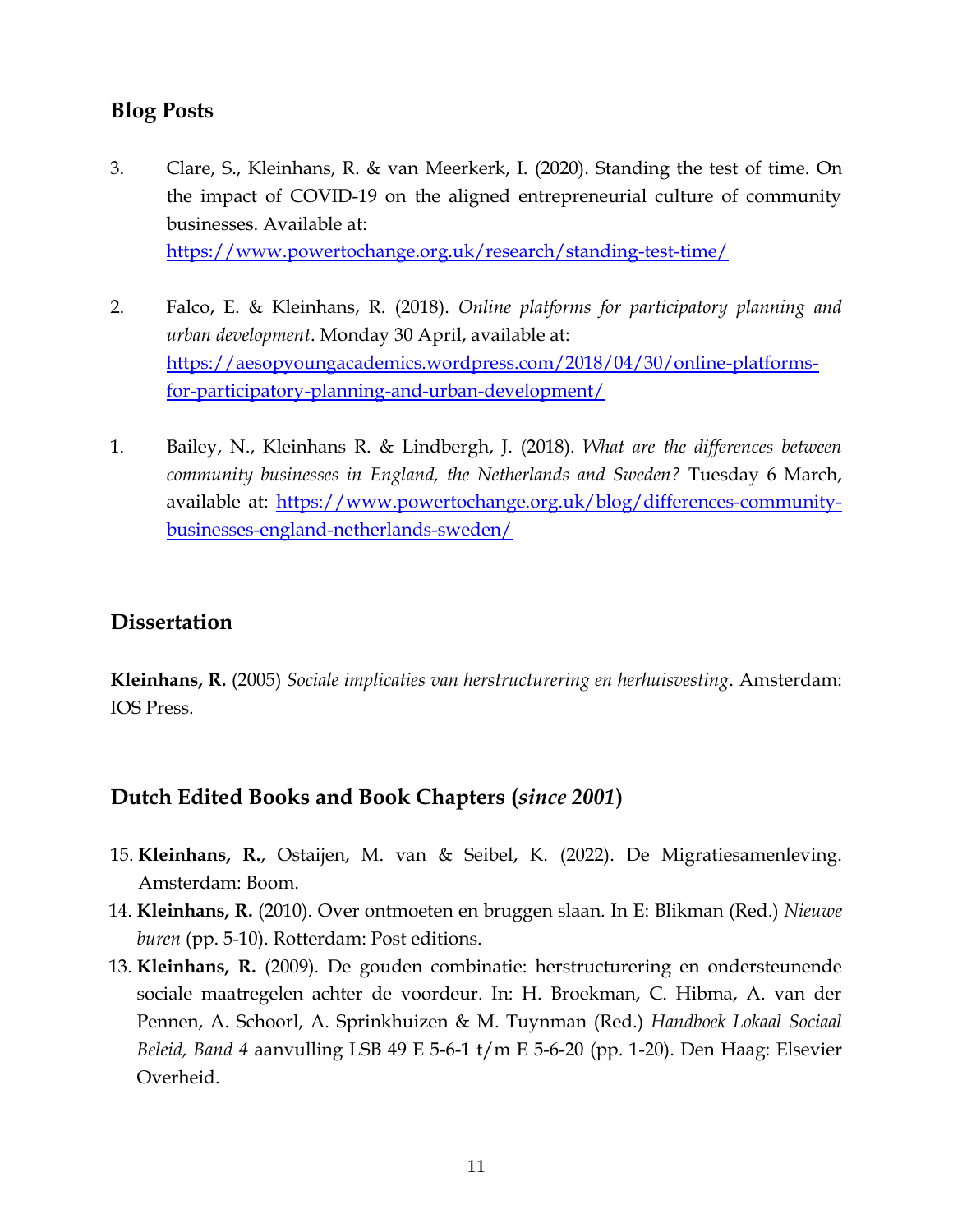- 12. Ouwehand, A., Kempen, R. van, **Kleinhans, R.** & Visscher, H. (Red.) (2008). *Van wijken weten. Beleid en praktijk in de stedelijke vernieuwing*. Amsterdam: IOS Press.
- 11. Kempen, R. van, **Kleinhans, R.**, Ouwehand, A. & Visscher, H. (2008). Weten van wijken. In: A. Ouwehand, R. van Kempen, **Kleinhans, R.** & H. Visscher (Red.) *Van wijken weten. Beleid en praktijk in de stedelijke vernieuwing* (pp. 22-31). Amsterdam: IOS Press.
- 10. **Kleinhans, R.** & Marissing, E. van (2008). De stille kracht van sociale samenhang. In: A. Ouwehand, R. van Kempen, **Kleinhans, R.** & H. Visscher (Red.) *Van wijken weten. Beleid en praktijk in de stedelijke vernieuwing* (pp. 32-43). Amsterdam: IOS Press.
- 9. **Kleinhans, R.** & Slob, A. (2008). Herhuisvesting en het waterbed: probleem opgelost of verplaatst? In: A. Ouwehand, R. van Kempen, **Kleinhans, R.** & H. Visscher (Red.) *Van wijken weten. Beleid en praktijk in de stedelijke vernieuwing* (pp. 116-127). Amsterdam: IOS Press.
- 8. Ouwehand, A., Kempen, R. van, **Kleinhans, R.** & Visscher, H. (2008). Stedelijke vernieuwing: ruimte om te leren en te reflecteren. In: A. Ouwehand, R. van Kempen, **Kleinhans, R.** & H. Visscher (Red.) *Van wijken weten. Beleid en praktijk in de stedelijke vernieuwing* (pp. 204-213). Amsterdam: IOS Press.
- 7. Helleman, G. & **Kleinhans, R.** (2007). Stappen op de woonladder. In: M. Georgius & H. Klieverik (Red.) *Kansen voor bewoners. Een nieuwe koers voor wijkvernieuwing* (pp. 33-39). Hilversum: Aedes vereniging voor woningcorporaties.
- 6. **Kleinhans, R.**, Veldboer, L., & Duyvendak, J.W. (2006). De sociale legitimering ontnuchterd. Integratie door differentiatie? In: E. Agricola & G. Helleman (Red.) *Tien jaar stedelijke vernieuwing in vijftig teksten en projecten* (pp. 77-81). Rotterdam: NAi Uitgevers.
- 5. **Kleinhans, R.** (2003). Herstructurering van stadswijken: verdringing of profijt voor de vertrekkers? In: H. Priemus, R. Kloosterman & W.K. Korthals Altes (Eds.), *ICES, stad & infrastructuur* (pp. 81-93). Assen: Van Gorcum.
- 4. **Kleinhans, R.**, Helleman, G. & Ouwehand, A. (2001). *Sloop en opbouw van de wijk. Herstructurering als sociale interventie*. Utrecht: Nederlands Instituut voor Zorg en Welzijn.
- 3. Helleman, G. **Kleinhans, R.** & Ouwehand, A. (2001). Herstructurering als sociale interventie. In: *Handboek Lokaal Sociaal Beleid* (pp. 1-38). 's-Gravenhage: Elsevier bedrijfsinformatie BV.
- 2. **Kleinhans, R.**, Veldboer, L. & Duyvendak, J.W. (2001). De gemengde wijk in internationaal perspectief. In: R. Hortulanus & J. Machielse (Eds.), *Op het snijvlak van de fysieke en de sociale leefomgeving* (pp. 71-88). Den Haag: Ministerie VWS/ Elsevier.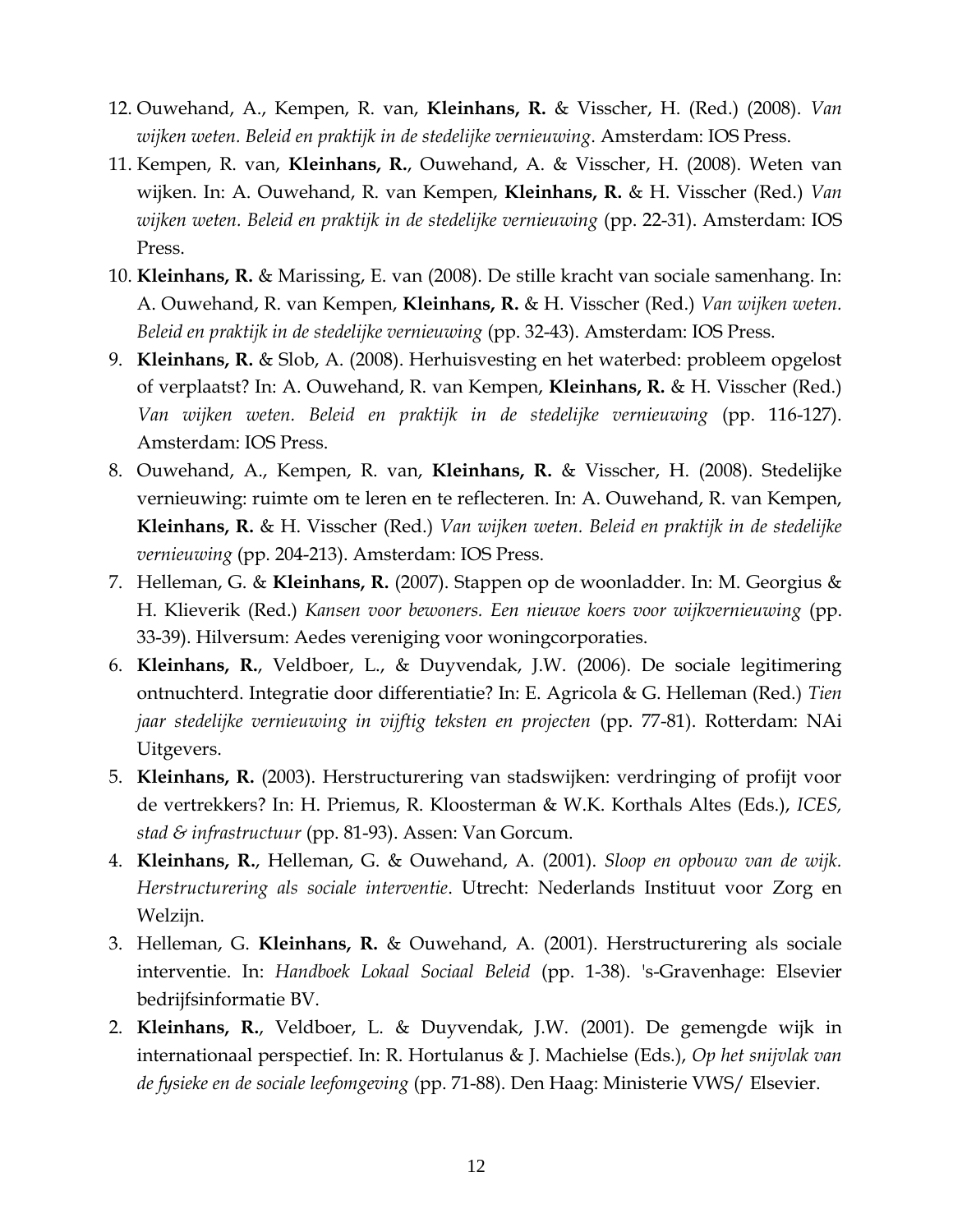1. Veldboer, L. & **Kleinhans, R.** (2001). De gemengde wijk: 'living together apart'. In: J.W. Duyvendak & L. Veldboer (Eds.), *Meeting Point Nederland: over samenlevingsopbouw, multiculturaliteit en sociale cohesi*e (pp. 51-73). Amsterdam: Boom.

#### **Articles and Columns in Dutch professional journals (***since 2001***)**

- 60. **Kleinhans, R**. & Kleinhans, M. (2021), [Overstromingen tonen urgentie van landelijke](https://www.gebiedsontwikkeling.nu/artikelen/overstromingen-tonen-urgentie-van-landelijke-regie-op-water-en-klimaat-aan/) [regie op water en klimaat aan.](https://www.gebiedsontwikkeling.nu/artikelen/overstromingen-tonen-urgentie-van-landelijke-regie-op-water-en-klimaat-aan/) *Gebiedsontwikkeling.nu*, 20 september 2021.
- 59. **Kleinhans, R**. & Kleinhans, M. (2021), [Overstromingen tonen urgentie van landelijke](https://www.volkskrant.nl/columns-opinie/opinie-overstromingen-tonen-urgentie-van-landelijke-regie-op-water-en-klimaat-aan~b9fd3290/) [regie op water en klimaat aan.](https://www.volkskrant.nl/columns-opinie/opinie-overstromingen-tonen-urgentie-van-landelijke-regie-op-water-en-klimaat-aan~b9fd3290/) *Volkskrant*, 3 september 2021.
- 58. **Kleinhans, R**. (2020), [Zeven aandachtspunten voor de 'comeback van de](https://lpb.nl/blog-vlog/blog-vlog-bericht/gastblog-zeven-aandachtspunten-voor-de-comeback-van-de-wijkaanpak/)  [wijkaanpak'.](https://lpb.nl/blog-vlog/blog-vlog-bericht/gastblog-zeven-aandachtspunten-voor-de-comeback-van-de-wijkaanpak/) *LPB Landelijk Platform voor Buurt- en Wijkgericht Werken*, gastblog 10 november 2020.
- 57. Al Sader, N., **Kleinhans, R.** & Ham, M. van (2020), [Heeft 'Rotterdam. Make it](https://versbeton.nl/2020/08/heeft-rotterdam-make-it-happen-zijn-langste-tijd-gehad/)  [Happen' zijn langste tijd gehad?](https://versbeton.nl/2020/08/heeft-rotterdam-make-it-happen-zijn-langste-tijd-gehad/) *Vers Beton*, 13 augustus 2020.
- 56. **Kleinhans, R**. (2020), ['De klap komt later'. Over het vertraagde effect van COVID](https://www.gebiedsontwikkeling.nu/artikelen/de-klap-komt-later-over-het-vertraagde-effect-van-covid-19-op-institutioneel-racisme-en-segregatie/)-19 [op institutioneel racisme en segregatie.](https://www.gebiedsontwikkeling.nu/artikelen/de-klap-komt-later-over-het-vertraagde-effect-van-covid-19-op-institutioneel-racisme-en-segregatie/) *Gebiedsontwikkeling.nu*, 17 juni 2020.
- 55. **Kleinhans, R**. (2020), [Gebiedsontwikkeling in de Binckhorst: weinig voorzieningen](https://www.gebiedsontwikkeling.nu/artikelen/gebiedsontwikkeling-de-binckhorst-weinig-voorzieningen-vanwege-ondanks-de-omgevingswet/)  [vanwege of ondanks de Omgevingswet?](https://www.gebiedsontwikkeling.nu/artikelen/gebiedsontwikkeling-de-binckhorst-weinig-voorzieningen-vanwege-ondanks-de-omgevingswet/) *Gebiedsontwikkeling.nu*, 8 januari 2020.
- 54. Bruijn, D. de & **Kleinhans, R.** (2019), Tussen droom en (lokale) daad. Meer bewonersinvloed, wat vindt de gemeenteraad? *Tijdschrift voor Sociale Vraagstukken*, 112(1), 14-18.
- 53. **Kleinhans, R**., Veldboer, L. & Duyvendak, J.W. (2019), [Zeven vragen die elke](https://www.socialevraagstukken.nl/zeven-vragen-die-elke-mengingsprotagonist-zou-moeten-stellen/)  [protagonist van menging zou moeten](https://www.socialevraagstukken.nl/zeven-vragen-die-elke-mengingsprotagonist-zou-moeten-stellen/) stellen. *Sociale Vraagstukken.nl*, 11 Januari 2019.
- 52. Falco, E. & **Kleinhans, R**. (2018), [Samenwerken met burgers via sociale media.](https://ibestuur.nl/podium/samenwerken-met-burgers-via-sociale-media) *iBestuur Online*, 10 september 2018.
- 51. **Kleinhans, R**. (2018), [Nieuwe colleges moeten burgerinitiatieven niet door](https://www.socialevraagstukken.nl/nieuwe-colleges-moeten-burgerinitiatieven-niet-door-boekhoudkundige-bril-bekijken/)  [boekhoudkundige bril bekijken.](https://www.socialevraagstukken.nl/nieuwe-colleges-moeten-burgerinitiatieven-niet-door-boekhoudkundige-bril-bekijken/) *Sociale Vraagstukken.nl*, 28 maart 2018.
- 50. **Kleinhans, R**. (2017), [Geen nieuw beleid, maar nieuwe aandacht voor wijken.](http://geografie.nl/artikel/geen-nieuw-beleid-maar-nieuwe-aandacht-voor-wijken) *Geografie.nl*, 21 juni 2017.
- 49. Zwiers, M., **Kleinhans, R**. & Ham, M. van (2017), [Sloop en mengen is goed voor de](http://www.socialevraagstukken.nl/sloop-en-mengen-is-goed-voor-de-buurt/)  [buurt.](http://www.socialevraagstukken.nl/sloop-en-mengen-is-goed-voor-de-buurt/) *Sociale Vraagstukken.nl*, 12 mei 2017.
- 48. **Kleinhans, R.** (2017), [Wat is er nodig om aandachtswijken weer in de lift te](https://www.buurtwijs.nl/content/wat-er-nodig-om-aandachtswijken-weer-de-lift-te-krijgen)  [krijgen?](https://www.buurtwijs.nl/content/wat-er-nodig-om-aandachtswijken-weer-de-lift-te-krijgen) *Buurtwijs.nl*, 9 maart 2017.
- 47. **Kleinhans, R.** (2017), [Nieuwe aandacht, maar alsjeblieft géén nieuw wijkenbeleid.](http://www.socialevraagstukken.nl/nieuwe-aandacht-maar-alsjeblieft-geen-nieuw-wijkenbeleid/)  *Sociale Vraagstukken.nl*, 25 januari 2017.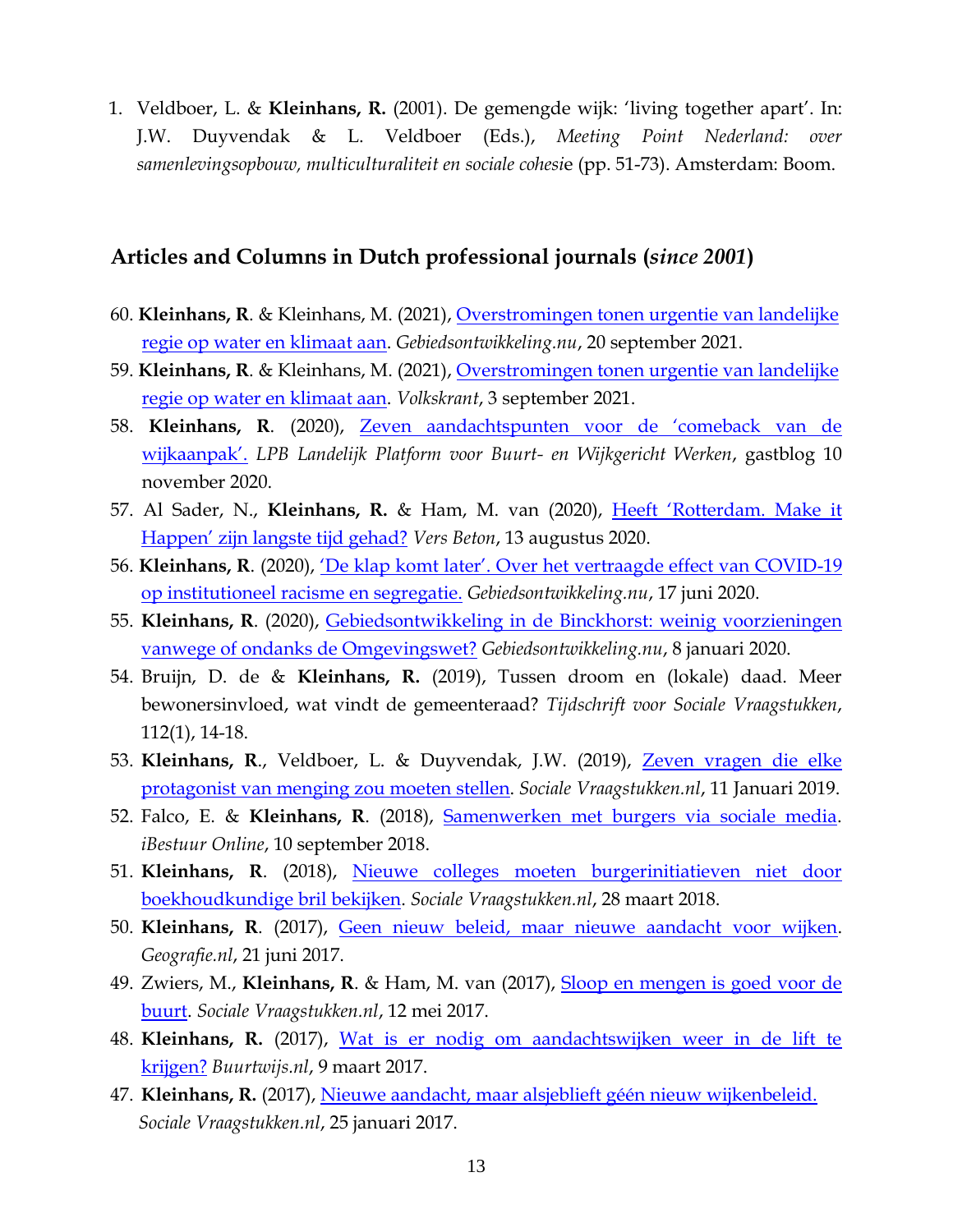- 46. **Kleinhans, R.**, Doff, W., Ham, M. van & Romein, A. (2015), [Zelforganisatie in arme](http://www.socialevraagstukken.nl/zelforganisatie-in-arme-wijken-geef-bewonersbedrijven-een-kans/)  [wijken: geef bewonersbedrijven een kans!](http://www.socialevraagstukken.nl/zelforganisatie-in-arme-wijken-geef-bewonersbedrijven-een-kans/) *Sociale Vraagstukken.nl*, 18 september 2015.
- 45. Zwiers, M. & **Kleinhans, R.** (2015). [De eerlijke stad is een utopie.](http://www.stadslevenamsterdam.nl/2015/07/15/de-eerlijke-stad-is-een-utopie-column-merle-zwiers-en-reinout-kleinhans/) Stadsleven, 15 Juli 2015.
- 44. Kleinhans, R., Veldboer, L., Ham, M. van & Doff, W. (2014). Onderzoek Hoogvliet: [wijkaanpak heeft nauwelijks effect op sociale mobiliteit van bewoners.](http://versbeton.nl/2014/07/onderzoek-hoogvliet-wijkaanpak-heeft-nauwelijks-effect-op-sociale-mobiliteit-van-bewoners/) *Vers Beton: Rotterdams tijdschrift*, 22 juli 2014.
- 43. Veldboer, L, **Kleinhans, R.**, Doff, W & Ham, M van (2014). [Grootschalige wijkaanpak](http://www.socialevraagstukken.nl/site/2014/06/20/grootschalige-wijkaanpak-is-geen-verspilling/)  [is geen verspilling.](http://www.socialevraagstukken.nl/site/2014/06/20/grootschalige-wijkaanpak-is-geen-verspilling/) *SocialeVraagstukken.nl*, 20 juni 2014.
- 42. Veldboer, L. & **Kleinhans, R.** (2013). [Het is goed wonen in de Amsterdamse gentri](http://issuu.com/platform31/docs/nt_juni2013)ficationwijken - [maar voor hoe lang nog?](http://issuu.com/platform31/docs/nt_juni2013) *Nova Terra*, 13, juni (*special edition*), 9-13.
- 41. Posthumus, H., Bolt, G. & **Kleinhans, R.** (2013). [Waterbedeffecten moet je niet](http://issuu.com/platform31/docs/nt_juni2013)  [overschatten.](http://issuu.com/platform31/docs/nt_juni2013) *Nova Terra*, 13, juni (*special edition*), 14-19.
- 40. **Kleinhans, R.** & Bolt, G. (2013). [Collectieve zelfredzaamheid is geen wonderolie.](http://issuu.com/platform31/docs/nt_juni2013) *Nova Terra*, 13, juni (*special edition*), 55-58.
- 39. **Kleinhans, R.**, Posthumus, H. & Bolt, G. (2012). Niet wakker liggen over waterbedeffecten. *Rooilijn: tijdschrift voor wetenschap en beleid in de ruimtelijke ordening*, 45(6), 446-451.
- 38. Vermeulen, R., **Kleinhans, R.** & Kleinegris, R. (2012). Scheefheidsreductie als bijvangst van de herstructurering. *Tijdschrift voor de Volkshuisvesting*, 18(6), 56-59.
- 37. Musterd, S., Pinkster, F., Ham, M. van & **Kleinhans, R.** (2012). [Kwantitatief en](https://www.ruimteenwonen.nl/kwantitatief-en-kwalitatief-buurteffectenonderzoek)  [kwalitatief buurteffectenonderzoek.](https://www.ruimteenwonen.nl/kwantitatief-en-kwalitatief-buurteffectenonderzoek) *Tijdschrift voor de Volkshuisvesting*, 18(3), 30-31.
- 36. **Kleinhans, R.** (2011). Rust, reinheid en regelmaat. Column op [Platform 31.nl,](http://kennisbank.platform31.nl/pages/26946/Opinie/Rust-reinheid-en-regelmaat.html) 1 februari 2011.
- 35. Bolt, G., **Kleinhans, R.** & Lindeman, E. (2011). Sociale samenhang in de buurt verklaard. *Rooilijn: tijdschrift voor wetenschap en beleid in de ruimtelijke ordening*, 44(5), 356-361.
- 34. Veldboer, L., Bergstra, M. & **Kleinhans, R.** (2011). Koop is goed voor de buurt. *Tijdschrift voor de Volkshuisvesting*, 17(5), 56-61.
- 33. Dol, C. & **Kleinhans, R.** (2011). Kernvoorraad en doelgroep naderen elkaar. *Tijdschrift voor de Volkshuisvesting*, 17(2), 40-46.
- 32. Niekerk, M. van, **Kleinhans, R.**, & Bolt, G. (2011). Vertrouwen houden in de buurt. Zelfredzame wijken in tijden van crisis. *Vitale Stad*, 14(2), 37-40.
- 31. **Kleinhans, R.** & Bolt, G. (2011). Snoeiende overheid heeft wat uit te leggen. Buurten kunnen niet zonder professionals. *Tijdschrift voor Sociale Vraagstukken*, 65(1/2), 16-19.
- 30. Pennen, A.W. van der & **Kleinhans, R.** (2009). Even wachten op sociale stijging. Tussenbalans stad & stijging. *City Journal*, 5, 20-21.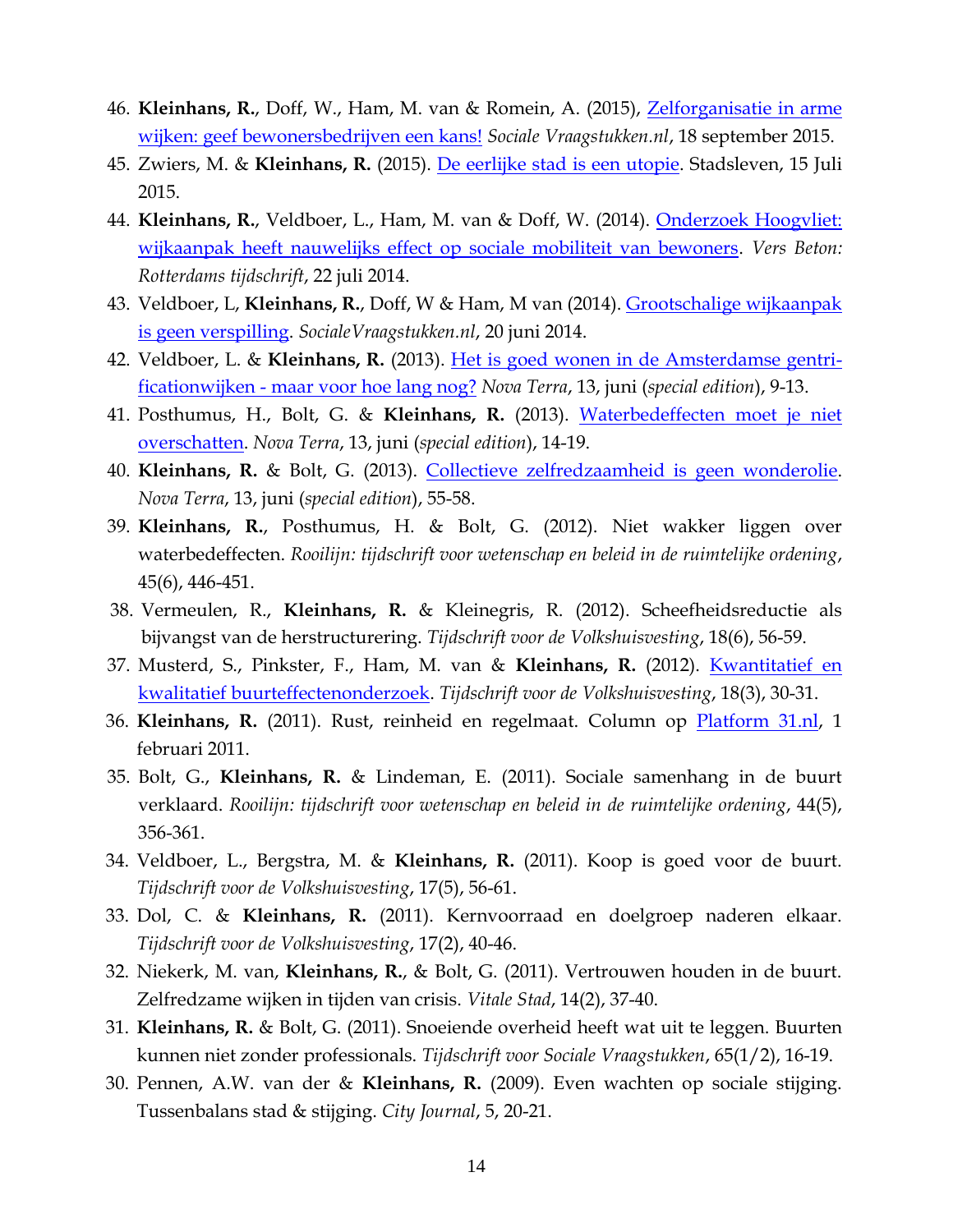- 29. Kleinegris, R., **Kleinhans, R.** & Vermeulen, R. (2009). O, o Den Haag: herstructurering achter de duinen. *Geografie*, 18(6), 12-15.
- 28. **Kleinhans, R.** & Elsinga, M. (2009). Van huurder naar 'empowerde' huiseigenaar? De zin en onzin van verkoop van sociale huurwoningen als empowermentsstrategie. *VHV Bulletin*, 36(3), 27-30.
- 27. Elsinga, M., **Kleinhans, R.** & Vos, M. (2009). Een eigen huis voor huurders, een beter leven? *Tijdschrift voor de Volkshuisvesting*, 15(1), 25-29.
- 26. **Kleinhans, R.** (2008). Dwarsboomt herhuisvesting doelen van de wijkaanpak? Opstijgen vanaf het waterbed. *TSS Tijdschrift voor Sociale Vraagstukken*, 62(12), 12-15.
- 25. **Kleinhans, R.** & Ouwehand, A. (2008). Debat watereffecten is misleidend. Gevolgen sloop overschat door bewoners en beleidsmakers. *Vitale Stad*, 11(8), 8-9.
- 24. **Kleinhans, R.** (2008). Verbinden en sociaal laten stijgen. *Vitale Stad*, 11(6), 16-19.
- 23. **Kleinhans, R.** (2008). Sociaal kapitaal in stadsbuurten: geen koopje. *Idee*: *wetenschappelijk tijdschrift van D66*, 29(2), 55-58.
- 22. Duyvendak, J.W., Boonstra, N., **Kleinhans, R.** & Veldboer, L. (2008). Meer eigenwaarde voor herstructurering. Groot onderzoek onder bewoners Hoogvliet verrast. *TSS Tijdschrift voor Sociale Vraagstukken*, 62(3), 16-20.
- 21. **Kleinhans, R.**, Veldboer, L., Boonstra, N. & Duyvendak, J.W. (2008). Sociale stijging door herstructurering. *Tijdschrift voor de Volkshuisvesting*, 14(1), 33-36.
- 20. **Kleinhans, R.** (2007). Wie heeft de mixfactor? *Tijdschrift voor Sociale Vraagstukken*, 61(11), 30-31.
- 19. **Kleinhans, R.** (2007), Bezint eer ge met sloop begint. *Mitros Cahier*, 2007(14), 16-19.
- 18. **Kleinhans, R.** & Kleinegris, R. (2007). Herstructurering: een gijzeling van de sociale huurmarkt? *Vitale Stad*, 10(10), 18-19.
- 17. Veldhuizen, L. van, & **Kleinhans, R.** (2006). Invloed van bewoners in een open planproces. Vernieuwingstraject Holy-Zuidoost Vlaardingen. *Vitale Stad*, 9(6), 8-10.
- 16. **Kleinhans, R.** (2006). Herstructurering en sociaal kapitaal. De kracht van kortstondige sociale interacties in geherstructureerde buurten. *Tijdschrift voor de Volkshuisvesting*, 12(4), 41-47.
- 15. **Kleinhans, R.** & Kruythoff, H. (2006). Geen dakloze meer op straat. Buitenlandse praktijk leerzaam voor plan van aanpak maatschappelijke opvang. *Vitale Stad*, 9(5), 6- 8.
- 14. **Kleinhans, R.** (2006). Een persoonlijk begin is het halve werk. Klantcontacten bij herhuisvesting essentieel. *Aedes Magazine*, 12, pp. 58-61.
- 13. **Kleinhans, R.** (2005). De maakbaarheid van sociaal kapitaal. Herstructurering biedt vele kansen. *Aedes Magazine*, 12, pp. 50-53.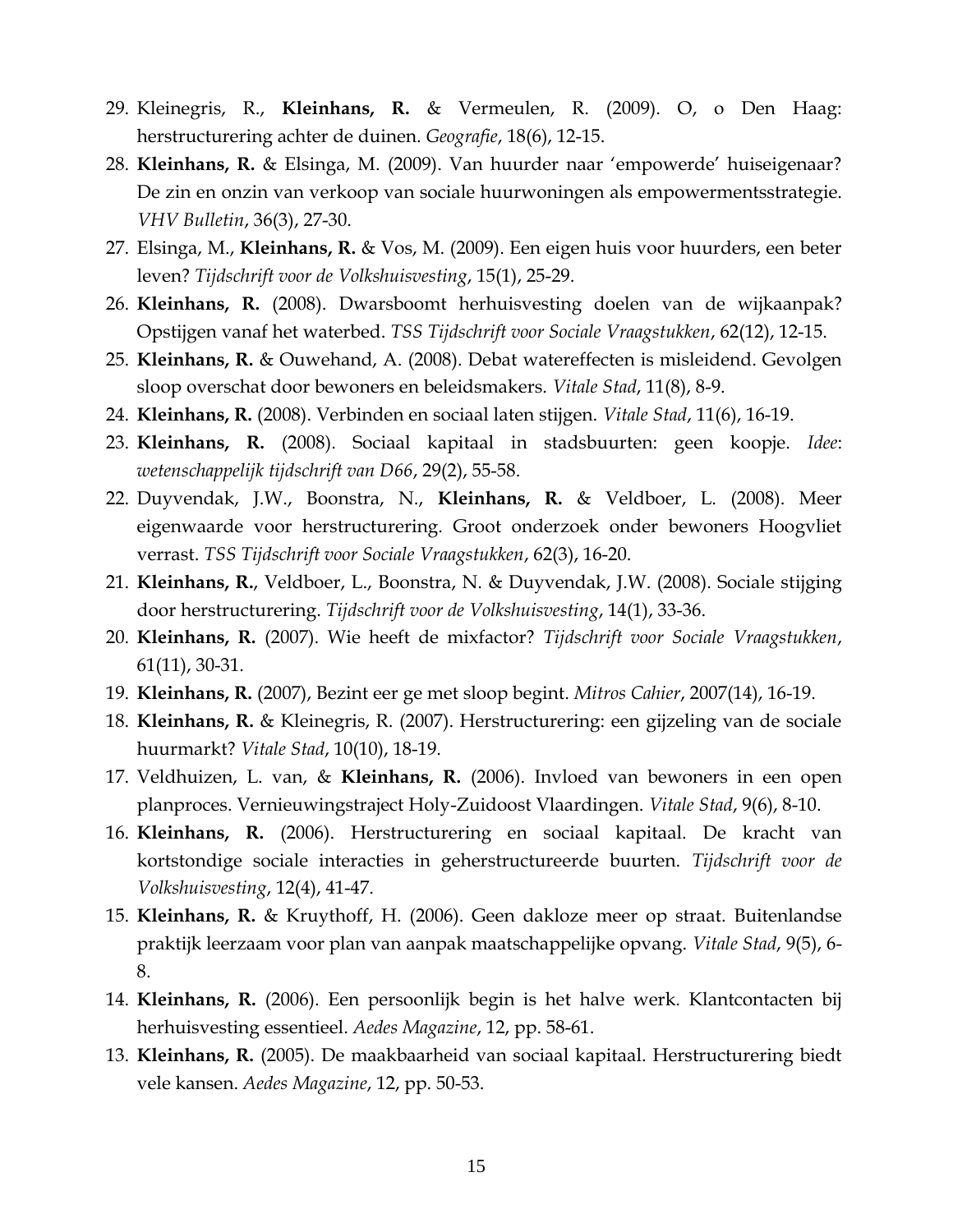- 12. Kruythoff, H. & **Kleinhans, R.** (2005). Van opvang naar preventie en re-integratie. Rotterdamse aanpak dakloosheid levert een sociale bijdrage aan stedelijke vernieuwing. *Vitale Stad*, 8(4), pp. 5-7.
- 11. Mzallassi, F. & **Kleinhans, R.** (2004). Inspelen op sociale netwerken: allochtone bewoners over de Van der Pekbuurt. *VHV Bulletin*, 31(5), 22-24.
- 10. **Kleinhans, R.** (2004). Inzichten in herstructurering: een blik terug over de schouder. *VHV Bulletin*, 31(4), pp. 16-19.
- 9. **Kleinhans, R.** (2004). Wijkende normen. Normbesef en leefregels in twee geherstructureerde buurten. *Agora*, 20(5), pp. 33-36.
- 8. **Kleinhans, R.** (2003). Een reactie op het PvdA-manifest "Iedereen onderdak in 2007". *Aedes-Magazine*, 25-26, p. 38.
- 7. **Kleinhans, R.** (2003). Herhuisvesting onder de loep. *Rooilijn: tijdschrift voor wetenschap en beleid in de ruimtelijke ordening*, 36(5), pp. 230-235.
- 6. **Kleinhans, R.** (2003). Het Nederlandse woningbeleid tussen droom en werkelijkheid. *Migranten Informatief*, 7(147), pp. 26-29.
- 5. **Kleinhans, R.** & Kruythoff, H. (2003). Opvang telt veel sprekers. Rotterdam is een Europese case study. *Aedes Magazine*, 2003(19), p. 11.
- 4. **Kleinhans, R.** (2002). De marges zijn smal. Mogelijkheden voor herhuisvesting urgenten. *Aedes Magazine*, 21, pp. 50-53.
- 3. **Kleinhans, R.** (2002). De vertrekkers zijn voldaan. Herstructurering en gedwongen verhuizen. *Tijdschrift voor de Sociale Sector*, 56(11), pp. 18-21.
- 2. **Kleinhans, R.**, Helleman, G. & Ouwehand, A. (2001). Herstructurering en de sociale agenda. *Vitale Stad*, 4(5), pp. 18-20.
- 1. **Kleinhans, R.**, Helleman, G. & Ouwehand, A (2001). Herstructurering: Sociaal èn fysiek in de buurt. *Tijdschrift voor de Sociale Sector*, 55(5), pp. 4-9.

#### **Dutch Research Reports (***since 2002***)**

- 22. **Kleinhans, R.**, Doff, W., Romein, A. & Ham, M. van (2015). *Project Kennisontwikkeling Experiment Bewonersbedrijven*. Delft: Technische Universiteit Delft, Faculteit Bouwkunde, Afdeling OTB.
- 21. **Kleinhans, R.**, Veldboer, L., Doff, W., Jansen, S. & Ham, M. van (2014). *Terugblikken en vooruitkijken in Hoogvliet. 15 jaar stedelijke vernieuwing en de effecten op wonen, leefbaarheid en sociale mobiliteit*. Delft: Technische Universiteit Delft, Faculteit Bouwkunde, Afdeling OTB.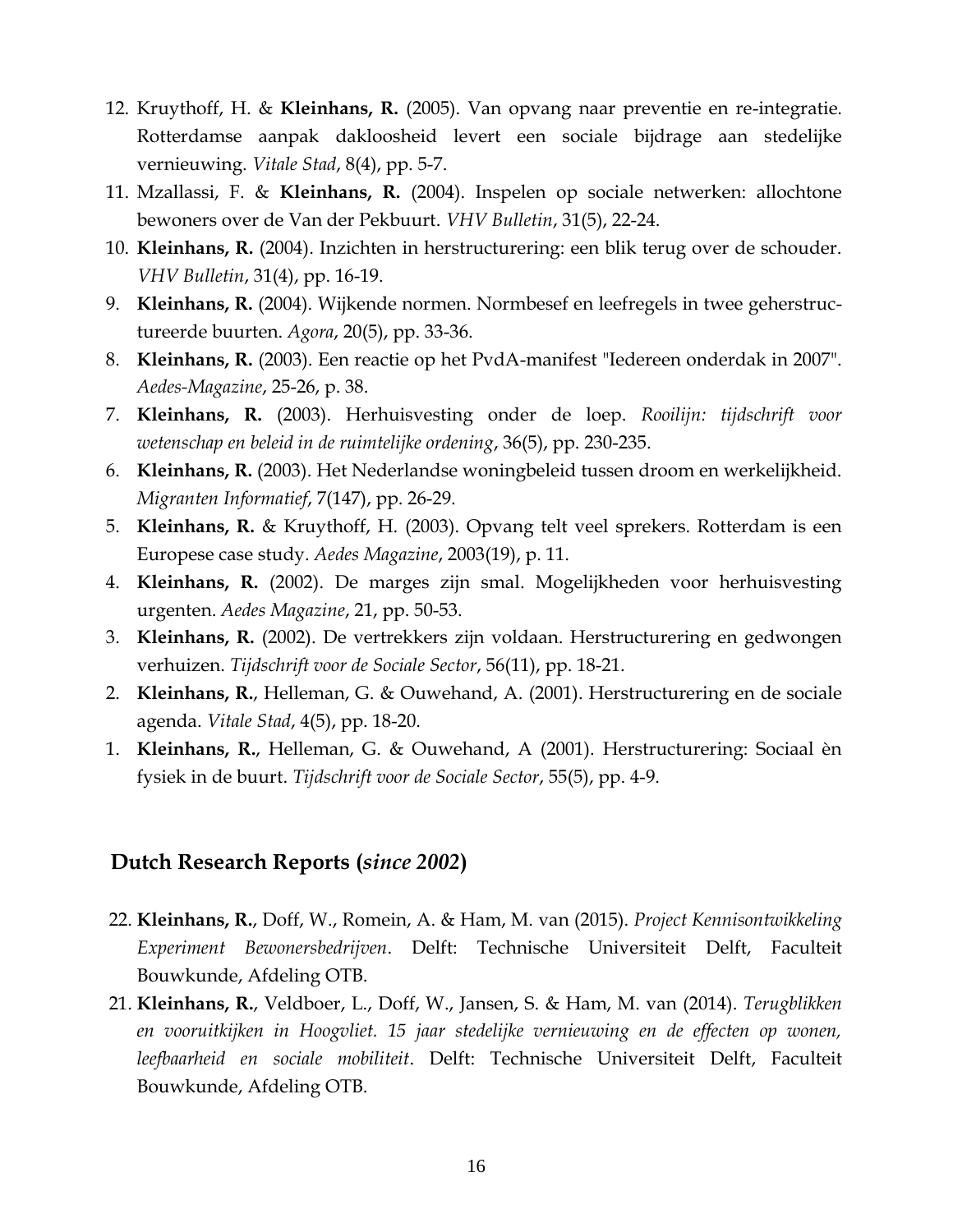- 20. **Kleinhans, R.** (2013). *Leren van de Right to Buy bij onze westerburen. Effecten van verkoop van huurwoningen op de leefbaarheid van wijken*. Rotterdam: Kenniswerkplaats Leefbare Wijken.
- 19. Dol, K. & **Kleinhans, R.** (2012). *Verdringing of absorptie? De ontwikkeling van slaagkansen van woningzoekenden onder invloed van herstructurering in Breda, Den Haag en Rotterdam.* Hilversum: Platform Corpovenista.
- 18. Doff, W. & **Kleinhans, R.** (2012). *Voorkomen is beter dan genezen. De betekenis van brede herhuisvesting voor de preventie van waterbedeffecten.* Hilversum: Platform Corpovenista.
- 17. Dol, K. & **Kleinhans, R.** (2011). *Op zoek naar de kernvoorraad. Ontwikkelingen in de sociale huurvoorraad in Breda, Den Haag en Rotterdam*. Hilversum: Platform Corpovenista.
- 16. **Kleinhans, R.** m.m.v. Dol, K. & Posthumus, H. (2011). *Ervaringen van herhuisvestingskandidaten uit diverse complexen, 2007 t/m 2009. Barometer herstructurering (module 2)*. Den Haag: Dienst Stedelijke Ontwikkeling, Gemeente Den Haag.
- 15. **Kleinhans, R.** & Bolt, G. (2010). *Vertrouwen houden in de buurt. Verval, opleving en collectieve zelfredzaamheid in stadsbuurten*. Delft/Den Haag: Onderzoeksinstituut OTB/Nicis Institute.
- 14. Elsinga, M., **Kleinhans, R.**, Zijlstra, S., Blokland, T. & Lamain, C. (2008). *Een eigen huis, een beter leven?* Rotterdam: Stichting Experimenten Volkshuisvesting (SEV), in opdracht van het SEV en 13 woningcorporaties.
- 13. **Kleinhans, R.** (2008). *Barometer herstructurering (module 4). Opvattingen van bewoners van nieuwe woningen in Haagse herstructureringsbuurten 2003 - 2004: sociaal klimaat, leefbaarheid en verblijfsduurperspectief*. Den Haag: Dienst Stedelijke Ontwikkeling, Gemeente Den Haag.
- 12. Ruijsbroek, J. & **Kleinhans, R.** (2007). *Bewonersonderzoek Philipsdorp, Eindhoven*. Delft: Onderzoeksinstituut OTB (in opdracht van de gemeente Eindhoven).
- 11. Veldboer, L., Duyvendak, J.W., **Kleinhans, R.** & Boonstra, N. (2007). *In beweging brengen en richting geven.Herstructurering en sociale stijging in Hoogvliet*. Rotterdam: Deelgemeente Hoogvliet (Onderzoek in opdracht van de deelgemeente Hoogvliet, Vestia en Woonbron).
- 10. **Kleinhans, R.** & Ruijsbroek, J. (2007). *Herstructurering en sociale stijging in Hoogvliet. Analyse van de grootschalige survey (fase 2)*. Delft: Onderzoeksinstituut OTB (in opdracht van de deelgemeente Hoogvliet, Vestia en Woonbron).
- 9. **Kleinhans, R.**, Ruijsbroek, J. & Reinders, L. (2006). *Herstructurering en sociale stijging in Hoogvliet. Terreinverkenning Wonen*. Delft: Onderzoeksinstituut OTB (in opdracht van de deelgemeente Hoogvliet, Vestia en Woonbron).